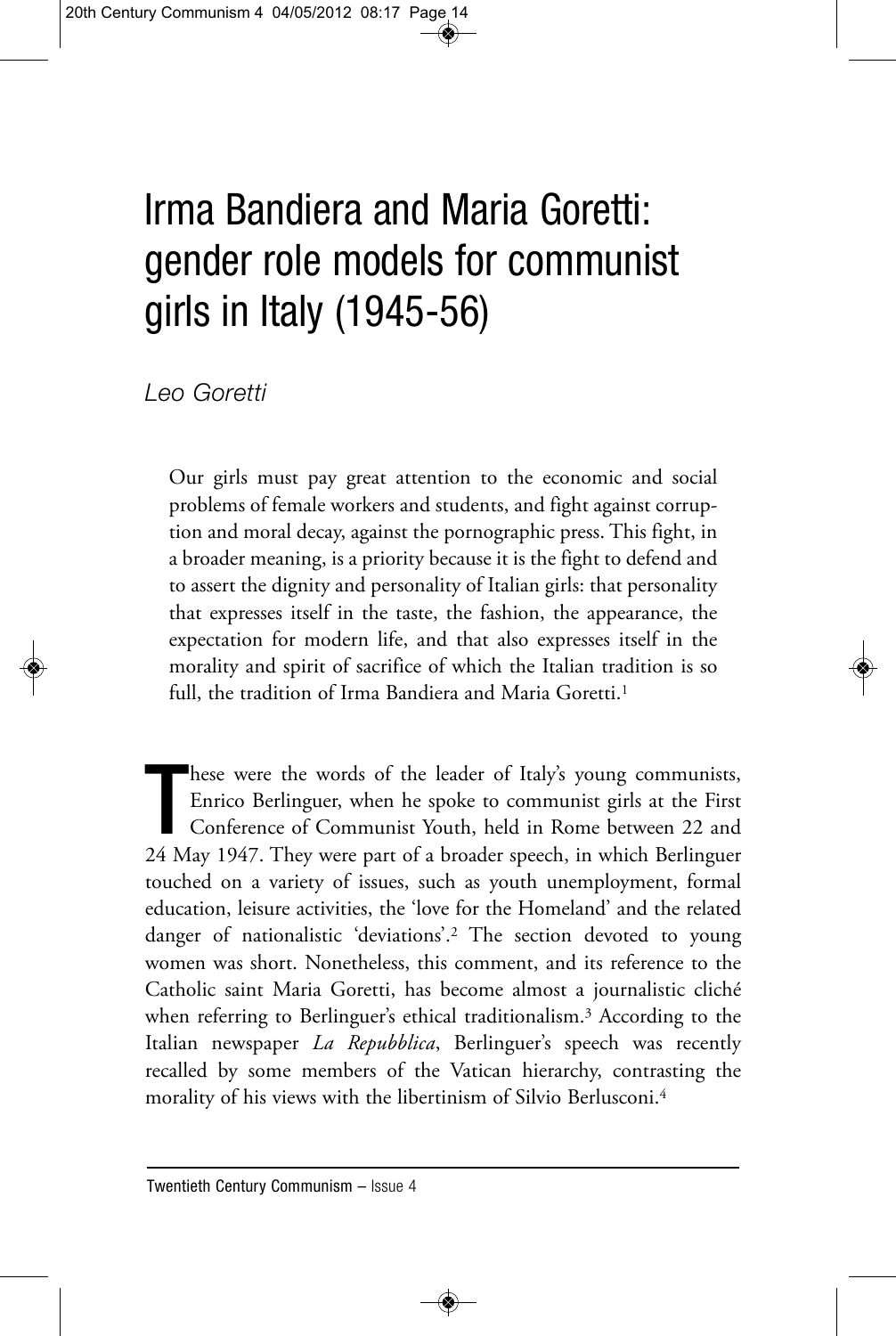In order to grasp the motivations that lay behind Berlinguer's words, however, one has to consider the specific political, social and gender backdrop of Italy in the late 1940s-early 1950s. This article is an attempt to locate Berlinguer's remarks in their historical context, and to interpret the policies for girls of the Italian Communist Party (PCI) from a gender studies perspective. First, the two figures to which Berlinguer pointed as moral role models for communist girls – Irma Bandiera and Maria Goretti – will be analysed. Then, the aggressive competition between the communist and the catholic youth networks to involve Italian girls will be briefly outlined. In particular, the political implications of the discourse that both the communist and the catholic movement built around the issue of the morality of young women will be discussed. Finally, the activities that the Italian Young Communist League (Federazione Giovanile Comunista Italiana, FGCI) organised for its female members will be assessed. Following the example of recent works by Sandro Bellassai and Maria Casalini on women, gender and family in the PCI, the overall aim of this piece is to stress how great a bearing catholic culture (with its virulent anti-communism) had in shaping – frequently in a 'defensive', traditionalist fashion – the policies of the PCI.5

## Irma Bandiera: a female partisan hero

The first among the women of Bologna to take up arms in the struggle for liberty, she fought like a lion. Seized by the German SS, despite being savagely tortured, she said nothing that might compromise her comrades. After being blinded, she was brutally murdered in public. The purest hero, worthy of the virtues of Italian women, she was the beacon of all the patriots of Bologna in the Liberation War.6

The above quote outlines the official grounds on which Irma Bandiera was posthumously decorated with the gold medal for military merits (the highest award for Italian partisans). Born in 1915 in Bologna from a well-off family, Irma became an antifascist and Resistance fighter following the outbreak of the Italian civil war in September 1943,

Twentieth Century Communism – Issue 4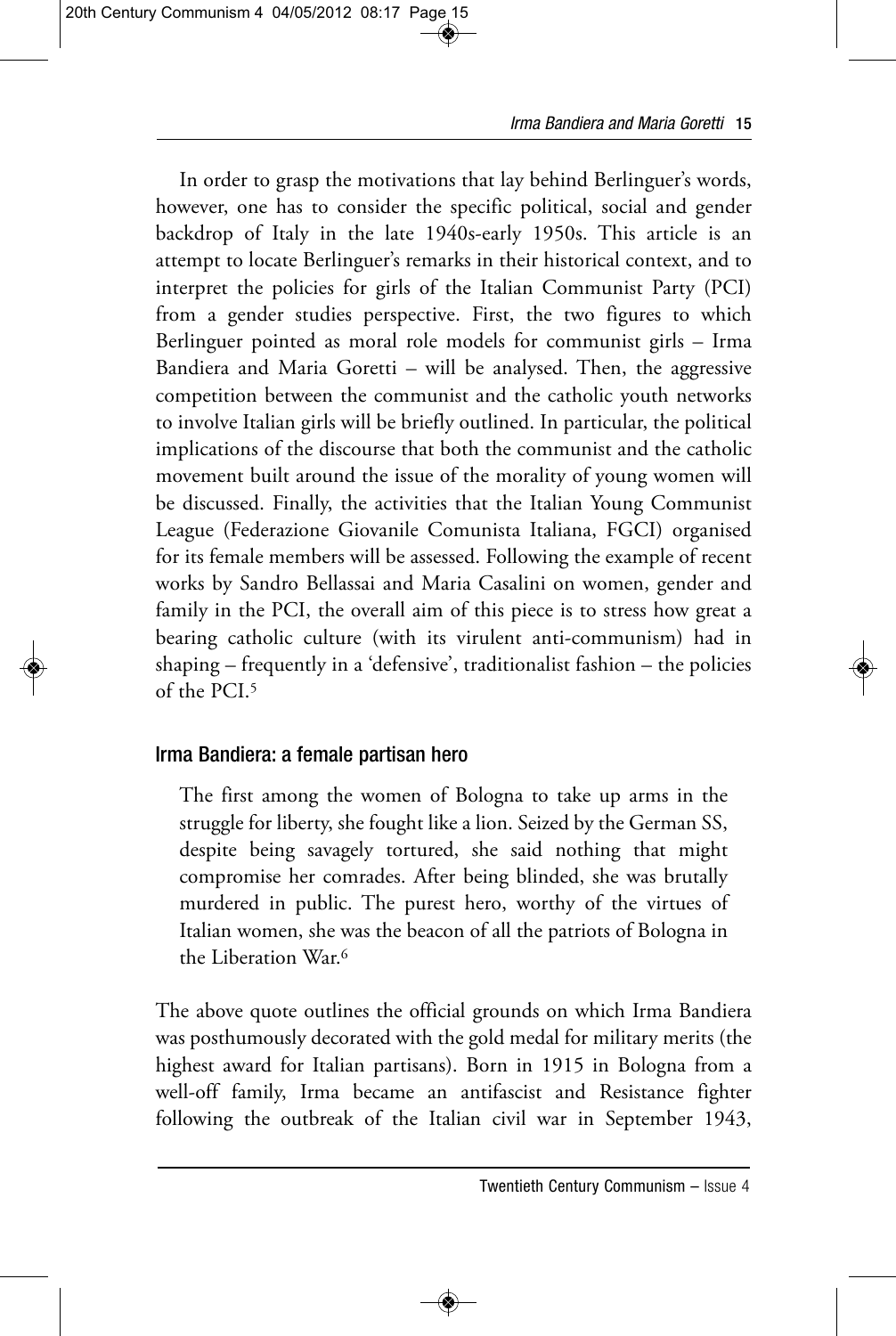joining the communist-led Seventh GAP Brigade in Bologna. Caught by the Germans in early August 1944, she was tortured for a week and then killed.

In the post-war period, the PCI actively fostered (albeit to a lesser extent than the PCF) the remembrance of those partisan heroes who had died during the Resistance. In the PCI narrative, the sacrifice of the Resistance fighters bore witness to the national, patriotic character of Italian communism. An official commemoration of partisan martyrs took place on the first anniversary of the Liberation of Italy, on 25 April 1946. On that occasion, five communist partisans were mentioned in the communist newspaper *l'Unità*: Eugenio Curiel (the leader of the antifascist youth organisation Fronte della Gioventù), Giorgio Labò, Bruno Bruni, Giacomo Brunello and (the only woman) Irma Bandiera.7 In the early post-war years, Bandiera was one of the most prominent female partisans to be commemorated in the party. Notably, the training school for female cadres established in 1951 by the women's network Unione Donne Italiane (UDI) was named after her.8

Thus the way in which Bandiera's life story was told can be considered indicative of the idea of womanhood that was fostered within the PCI and the FGCI. In an underground flyer aimed at women and issued by the Bologna federation of the PCI in November 1944, Bandiera was described as 'your hero'. Her martyrdom ought to inspire Italian women to 'fight united and fiercely' against Germans and fascists, and to lead the 'most daring' of them to join partisan brigades.<sup>9</sup> While a brutal civil war was raging in Northern Italy, women were called to bring their active contribution to the Resistance, fighting partisans after Bandiera's example.

As soon as the war was over, however, more traditional gender boundaries were re-established. In particular, the memory of the Resistance was recast so as to obliterate the more unconventional aspects of female participation (especially the existence of a minority of female partisans who carried arms), and to downgrade the role played by women as one that was purely supportive. As Patrizia Gabrielli has noted, former female partisans were 'put to the side in the parades and the marches, turned from protagonists into onlookers'. Only the UDI was at pains to commemorate the female side of the Resistance.10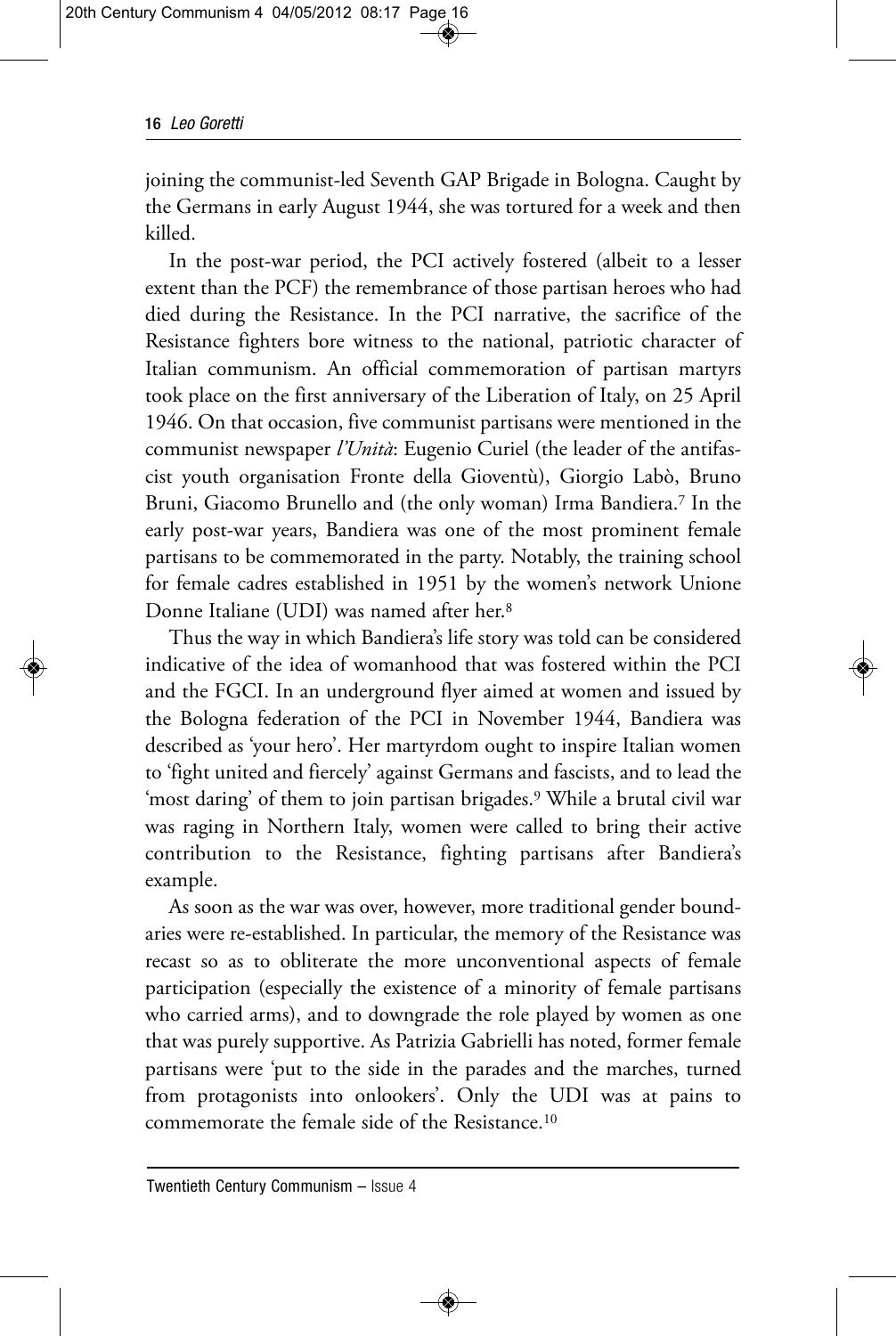This process of normalisation was evident in the case of Irma Bandiera. In 1953, for example, the magazine of young communist cadres, *Il Costruttore*, included several short biographies of communist heroes. Again, the only female figure who was mentioned was Bandiera. The piece touched on some aspects of her private life, for example stating that during the Second World War her fiancé ('whom Irma loved so much') had been a soldier in Greece, from where he never returned. Interestingly, no mention of any female partners was made in the articles about male partisans. Moreover, the section on Irma did not refer explicitly to her as a fighter, but was rich in detail about the physical tortures that were wreaked on her by the fascists, including the fact that 'they penetrated her body with a long and sharp item, presumably a rifle'.11 As stressed by Alberto Mario Banti, the violation of the female body by the enemy is perceived in the nationalistic discourse as representing an insult to the national community under attack. The honour of the abused woman, however, can be saved through 'sacrificial death' as in the case of Bandiera.12 By focusing on the brutality inflicted on Bandiera's body, the piece underlined the vicious, anti-national nature of fascism. At the same time, Bandiera was represented more as a passive victim than as an active subject.

However, the final stage in the rewriting of Bandiera's story was yet to come. In the first volume of the *Enciclopedia dell'antifascismo e della Resistenza*, published in 1968 under the supervision of the prominent communist Pietro Secchia, Irma was described as 'an affectionate bride and mother'.13 Where in previous pieces on Bandiera no mention had been made of her husband or children – and the available sources suggest she *had not* been married – the twenty years after the war saw Bandiera turned from a bold female partisan into a reassuring wife. This re-invention of her story is a striking example of how the leftist parties in the early post-war period accepted and themselves used a 'maternal register' to talk about female participation in the Resistance.<sup>14</sup>

On the whole, Irma Bandiera (and the way in which her story was told to young communists) can be considered an archetypal communist female martyr. Her experience was an encouragement to female political activism, although the forms that were considered 'appropriate' for it varied significantly between the Resistance and the later post-war period.

Twentieth Century Communism – Issue 4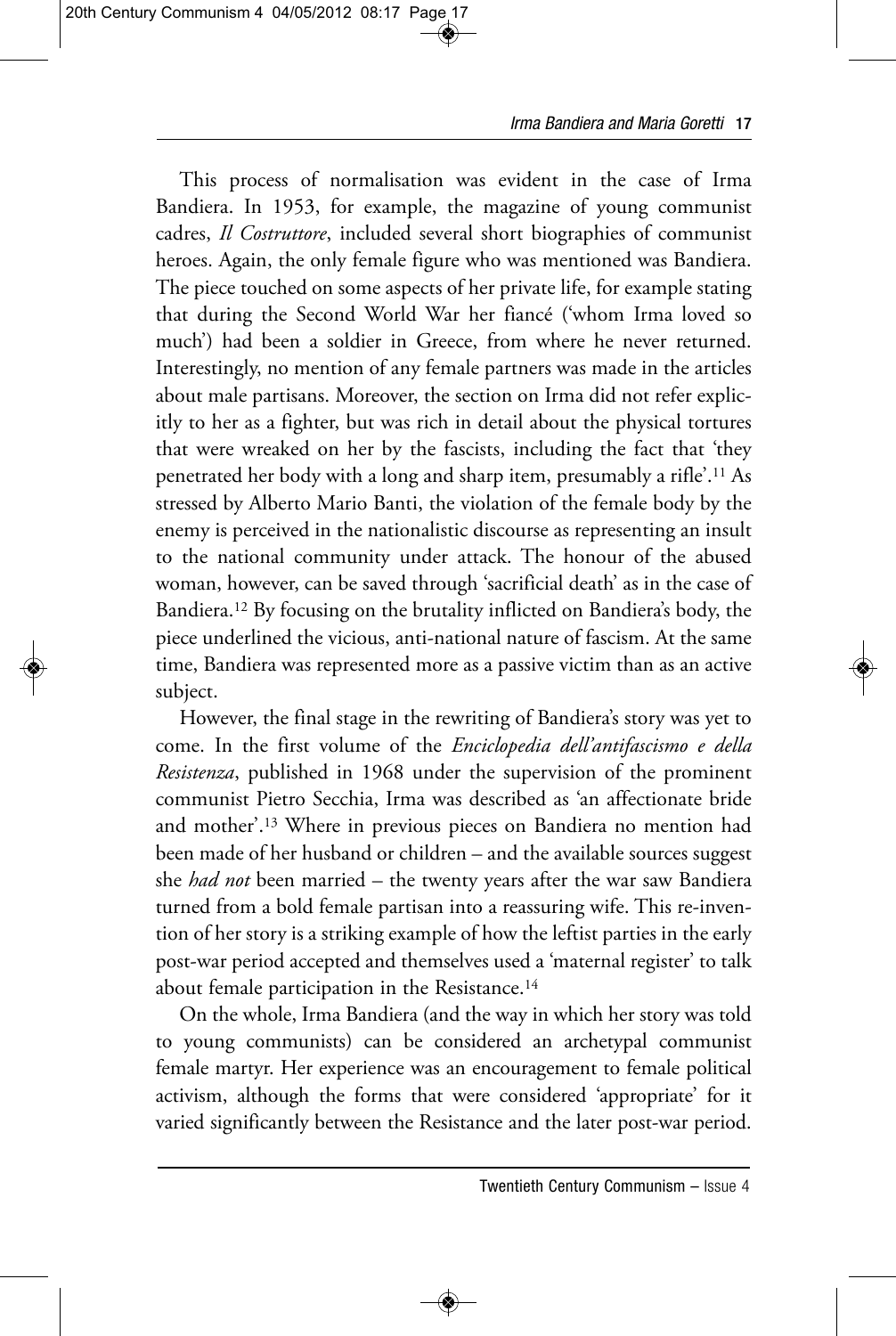Thus, the mention of Bandiera as a role model for young communist women in Berlinguer's 1947 speech was not surprising. This, however, was definitely not the case for Maria Goretti – the catholic 'virgin martyr'.

## Maria Goretti: a virgin saint for communist girls?

Maria Goretti has been one of the most popular catholic saints of the twentieth century. Born in 1890 into a devout peasant family in central Italy, Maria was stabbed to death at the age of twelve: she had courageously defended her virginity from an attempted rape at the hands of Alessandro Serenelli, a twenty-year-old man who shared the house with her family. According to her hagiography, Maria was able to remain chaste. A deeply catholic girl, on her deathbed Maria expressed her will to forgive the murderer.

It is important to point out that Maria's cult did not emerge immediately after her tragic death, but was constructed little by little over time, especially through the efforts of the catholic girls' network Gioventù Femminile di Azione Cattolica (GF) and Maria's mother, Assunta. It was under Fascism, when the repentant Serenelli was pardoned and released, that the story of the peasant maiden ascended to the heights of popularity. Among the champions of Maria's cult was Pope Pius XII, who first beatified her (27 April 1947) and then canonised her (24 June 1950), within the space of three years. As has been noted by Monica Turi, Pius XII re-interpreted Maria's story in order to emphasise not only her chastity, but more generally her (alleged) traditionalist virtues as an obedient, subservient, pious peasant girl.15 In the speech that he delivered on the occasion of Maria's sanctification, the Pope stated:

If it is true that in the martyrdom of Maria Goretti her purity was most glowing, with the latter also other christian virtues shone. In her purity, there was the most simple and significant assertion of the perfect primacy of soul over matter; in her pristine heroism, which one cannot extemporize, there was tender and compliant love toward her parents; the hard sacrifice in the daily toil; the poverty, evangelically happy and sustained by faith in heavenly providence.16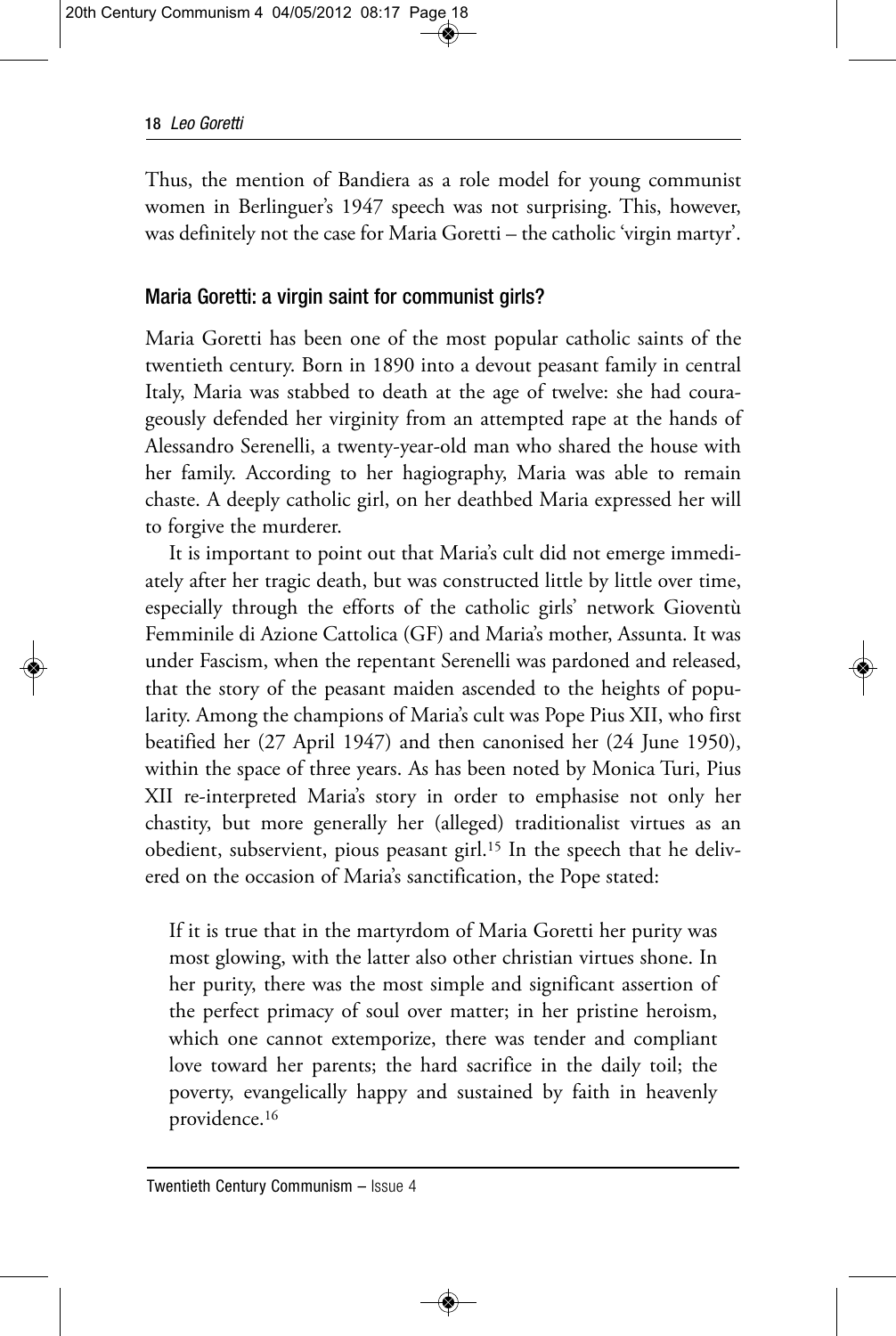In other words, Pius XII grafted Maria's story onto his project of catholic restoration in Italy: a project that had its mainstay in the primacy of the catholic church, a top-down view of the relationship between the church and the catholic believers, the safeguarding of the patriarchal family, integral opposition to modernity, the denial of class conflicts and staunch anti-communism (whence the emphasis on Maria's 'poverty, evangelically happy and sustained by the faith in heavenly providence'). The political significance of Maria's sainthood was proven by the fact that the ceremony of canonisation was even attended by the president of the Italian Republic, Luigi Einaudi.17

One has to wonder why Berlinguer pointed to such a traditionalist figure as a role model for communist girls, pairing Maria with Irma Bandiera, a far more subversive character. In fact, Berlinguer's mention of Maria was probably nothing but a (fairly clumsy) opportunistic move, in all likelihood aimed at approaching young catholics. It has to be borne in mind that Berlinguer gave his speech in Rome, where less than a month earlier the ceremony of beatification of Maria had taken place. As far as we know, Berlinguer never again referred to the peasant girl – at least in his capacity as leader of the FGCI; and nor did her name appear again in the communist press for young people. Thus, to say that Maria Goretti was a key figure in communist education for girls, or even in Berlinguer's moral views, would be an exaggeration.

Nonetheless, despite the contingent circumstances in which it was delivered, Berlinguer's speech of 1947 was indicative of the influence that catholic culture had on communist policies for girls. As we shall see, Italian communists could not ignore the strength of catholic women's organisations such as the GF. More specifically, by playing on the highly sensitive issue of the possible moral degeneration of communist girls, the catholic movement was able to push the FGCI on the defensive – on to the point where Italian communists became adherents of traditionalist, patriarchal ideas of girls' education.

## Communists, catholics, and girls

In early post-war Italy, there were two mass movements: the catholic and the communist. The politicisation of Italian catholicism was encouraged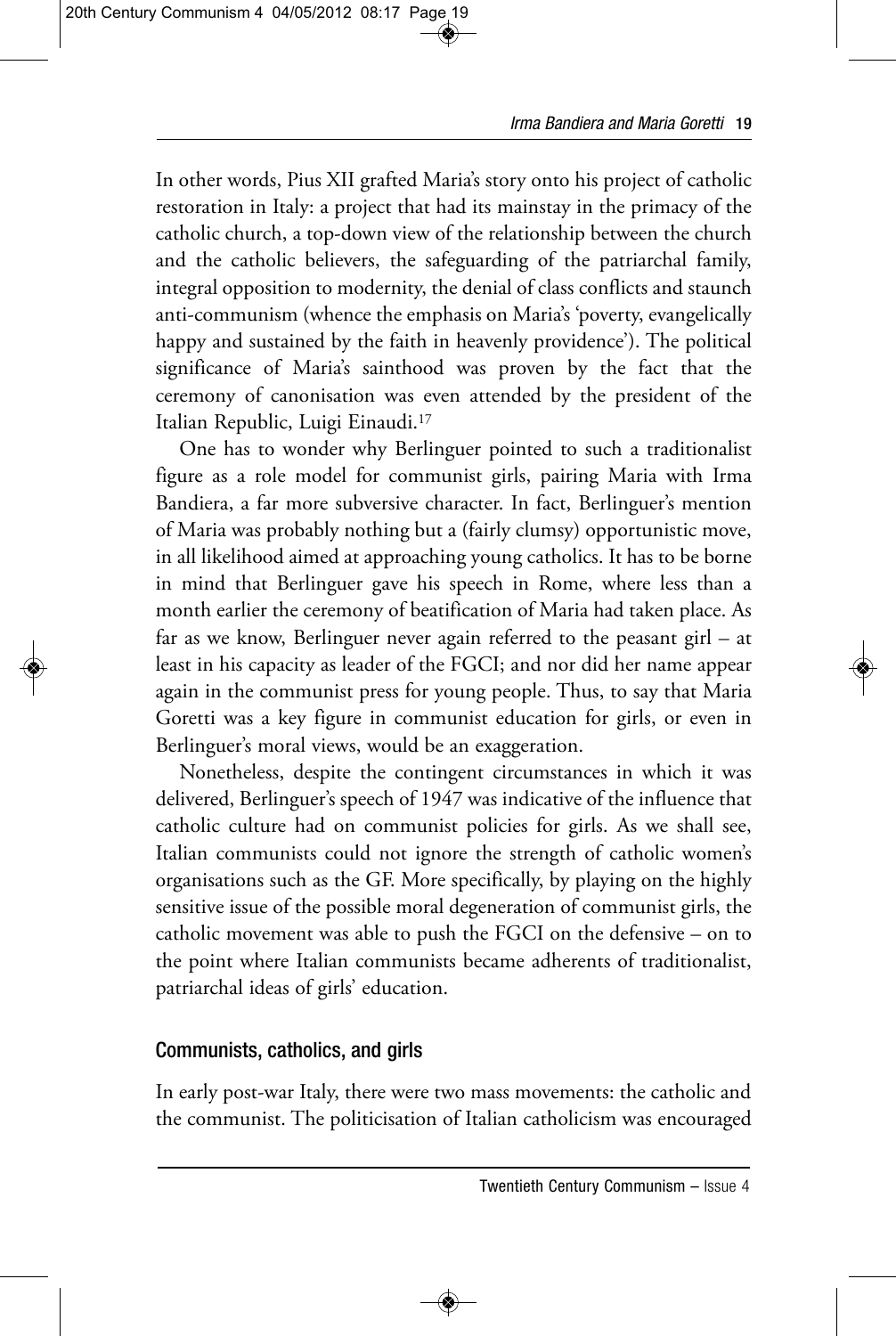by Pius XII, as part of his project of re-establishing an (anti-communist) catholic order in the country. Italian catholics had their political arm in the ruling party, the Christian Democrats (DC), led by Alcide De Gasperi. It would be mistaken to portray the relationship between De Gasperi's DC and the Vatican hierarchy in terms of the unconditional subservience of the former towards the latter. Nonetheless, at least until the mid-1950s, catholic networks and organisations were evidently the key factor in securing consensus for the DC.18

The mass basis of catholicism posed a terrific challenge to Italian communists. In the eyes of Palmiro Togliatti, speaking in October 1944, the post-war PCI had to be a 'national', 'popular', and 'mass-oriented' party.19 To implement this, moreover, the PCI leadership had to take into account that the large majority of Italians (including communists) were catholic. Questioning the tenets of catholic religion or embarking on aggressive atheistic campaigns would have alienated a considerable number of potential supporters. Communist leaders – not only in Italy, but also in the USSR – were well aware of how sensitive the issue was. After Pius XII issued his decree of excommunication of communism on 1 July 1949, for example, Stalin personally instructed Togliatti that the PCI had 'not to attack the religion', but 'to illustrate how the wealth and the ruling position of integral Christianity is at odds with the Evangelical message'.20 The challenge for the PCI was how to confront an aggressively anti-communist catholic movement without being (at least overtly) anti-catholic.

The catholic issue was also central to the youth policies of the PCI. In the early post-war period, the *oratorio* (catholic recreation centre) was one of the few spaces of sociability that was open to youngsters. Communists endeavoured to dent catholic hegemony by establishing their own youth and sport clubs.21 As a result, in the late 1940s to early 1950s, the two strongest youth organisations in Italy were Catholic Action (which was divided into a male network, the GIAC, and the aforementioned GF) and the FGCI. In 1951, the GIAC and the GF taken together included some 1.6 million children and teenagers aged six or older, while the FGCI had about 438,000 adherents between the ages of fourteen and twenty-one.22 This high participation of young people in political networks was probably a legacy of the fascist period: in 1937,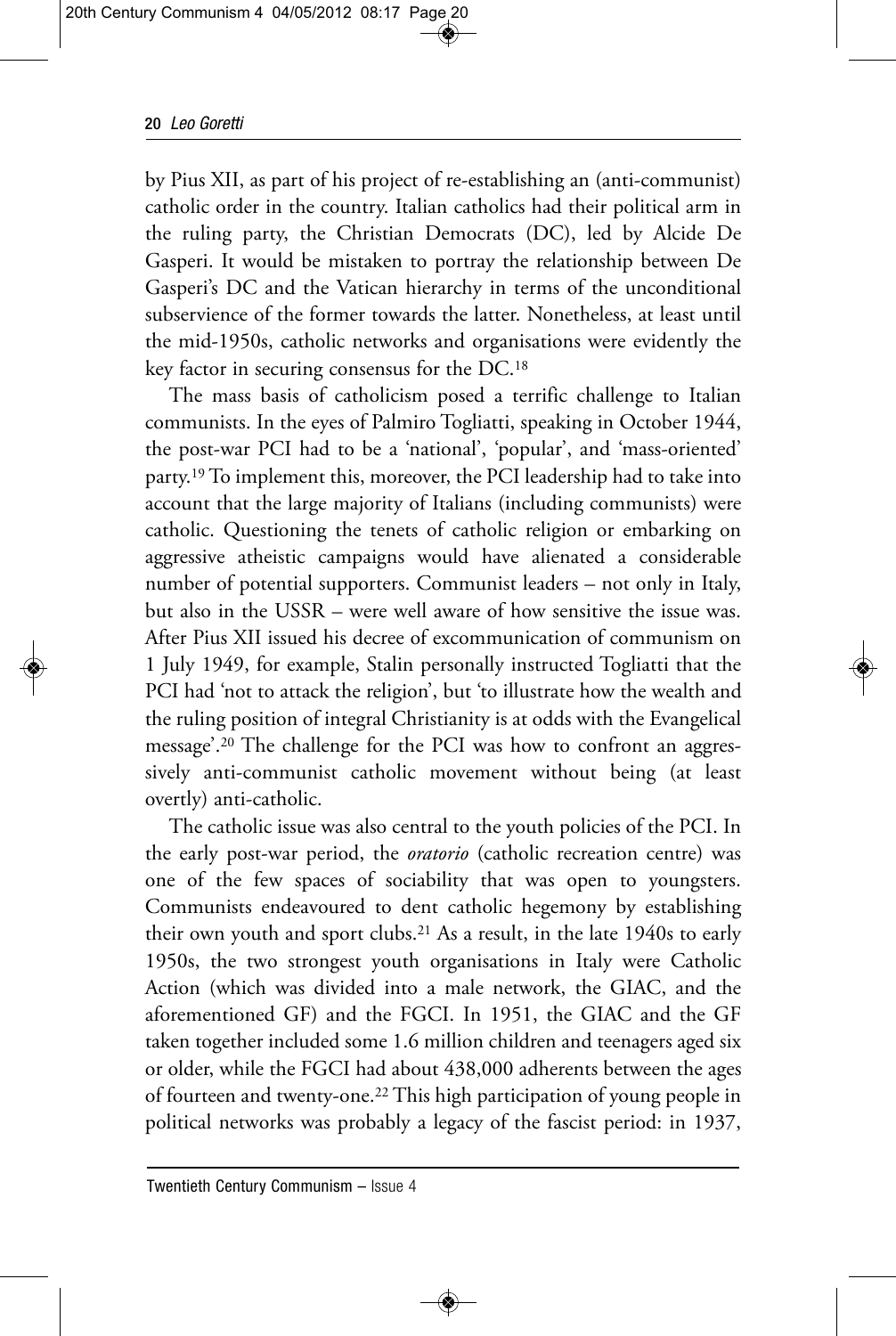the fascist Gioventù Italiana del Littorio (GIL) had included no fewer than 7.5 million Italians between the ages of six and twenty-one (attendance was more or less compulsory).23

One noticeable aspect of the membership of the catholic and communist youth networks is that the gender ratio of their adherents differed significantly. The catholic movement was far stronger among young women than among men (though it has to be borne in mind that the age range in the GF was broader than in the GIAC). In 1951, the GF claimed a membership of 1.1 million, compared with half a million in the GIAC.24 By contrast, FGCI members were overwhelmingly male. At the end of 1950, the FGCI claimed to include 107,950 girls, out of 463,894 members – that is to say that females made up 23.2 per cent of the overall membership.25 To sum up, whereas in the Catholic Action there were two young catholic woman for every young catholic man, among communists there were three male militants for every female.

Although the topic has rarely been addressed by historians, the strength of catholic networks geared to young women can be considered as one of the pillars of catholic hegemony in Italy. In the early post-war period, the education of Italian children was mainly regarded as a task for women. Thus, winning young women to the catholic (and anti-communist) cause meant there was a good chance of winning over a substantial number of their children, the citizens of tomorrow.

The principles that catholic girls were taught in their organisations can be easily seen by taking a look at some documents of the GF. A set of internal guidelines, for example, urged the GF members to fight against any form of 'moral relaxation' deriving from 'dances, friendship, entertainment', and to cling to 'its programme of holy maximalism and christian opposition to worldly views'.26 Another document, after reasserting 'filial, absolute devotion to Christ's Vicar [the Pope] and the Ecclesiastical Hierarchy', went on to urge catholic girls to commit themselves 'to contribute through their lives and their deeds, inspired by the Catholic church, to the moral and social reconstruction of the Homeland'.27 On the one hand catholic girls' networks were a vehicle for spreading traditionalist values and staunch anti-communism; on the other, they put forward new models: participation in the GF clubs was for many girls a way of breaking them away from their segregation at home.<sup>28</sup>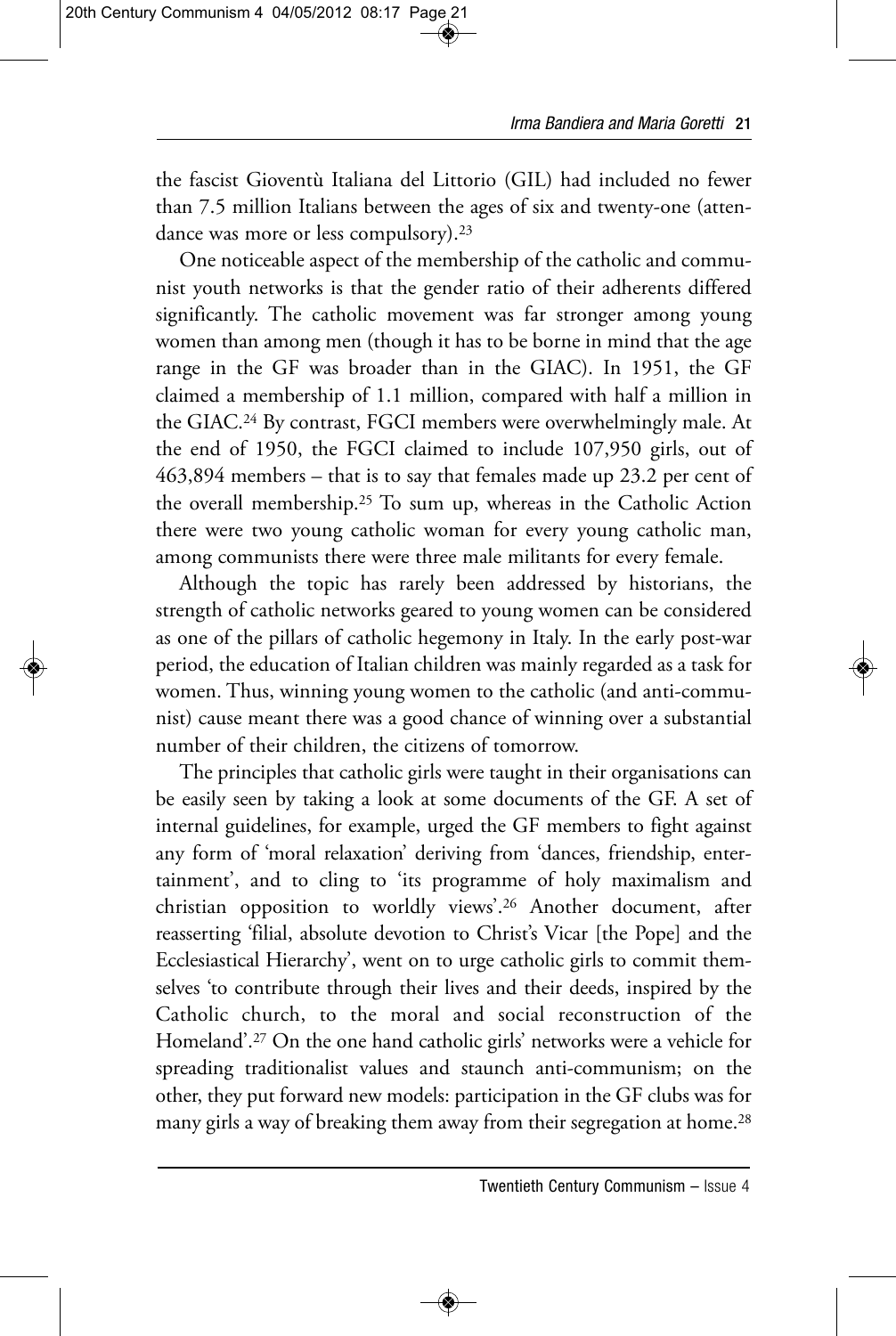To counter the influence of the GF among girls in 1945-50, the PCI established a girls' offshoot network, the Associazione Ragazze d'Italia (ARI). But it never really took off. In 1950, when it was disbanded, the association had no more than 68,000 adherents.29 In the ensuing years, the activities of communist girls took place mainly in the FGCI and – to a lesser extent – in the women's organisation, the UDI. But this new approach was also unsuccessful: in 1956, there were still no more than 78,000 communist girls, making up 22.1 per cent of the members of the FGCI (in the same year the GF had 1,240,000 adherents).<sup>30</sup> Why were Italian communists, despite all their efforts, unable to undermine catholic hegemony among young women? To answer the question, attention must shift to the most recurrent issue associated with girls' public presence: their (sexual) morality.

## Girls, communism and moral perversion

'How many girls have come back healthy from communistic [sic] dances?' This rhetorical question was included among the 'ten useful questions to be raised in the electoral meeting' listed in a catholic flyer issued in the late 1940s. Other leaflets described communism as a system 'against nature', in which 'shrines will be turned into dance halls', 'young people will become the property of the State', and 'family will be sacrificed to self-interest'.31

The alleged perversion of communists was one of the recurrent themes of catholic post-war propaganda. Apocalyptic representations of morality and family in the USSR had been a key element in anticommunism propaganda since 1917. In the early years of the Russian revolution, bolsheviks had been depicted by the US authorities as being used to the 'socialization of women', the 'practice of free love', and the 'nationalization of children'.32 Especially since the 1930s, catholic pundits had actively drawn on these allegations. In 1936, for instance, the magazine *Lettres de Rome* had devoted an entire issue to Soviet family laws. According to the magazine, atheistic propaganda, female emancipation and state education (including sex education) had weakened Soviet families and fostered promiscuity among young people and even children.33 In the post-war period, such allegations were turned on the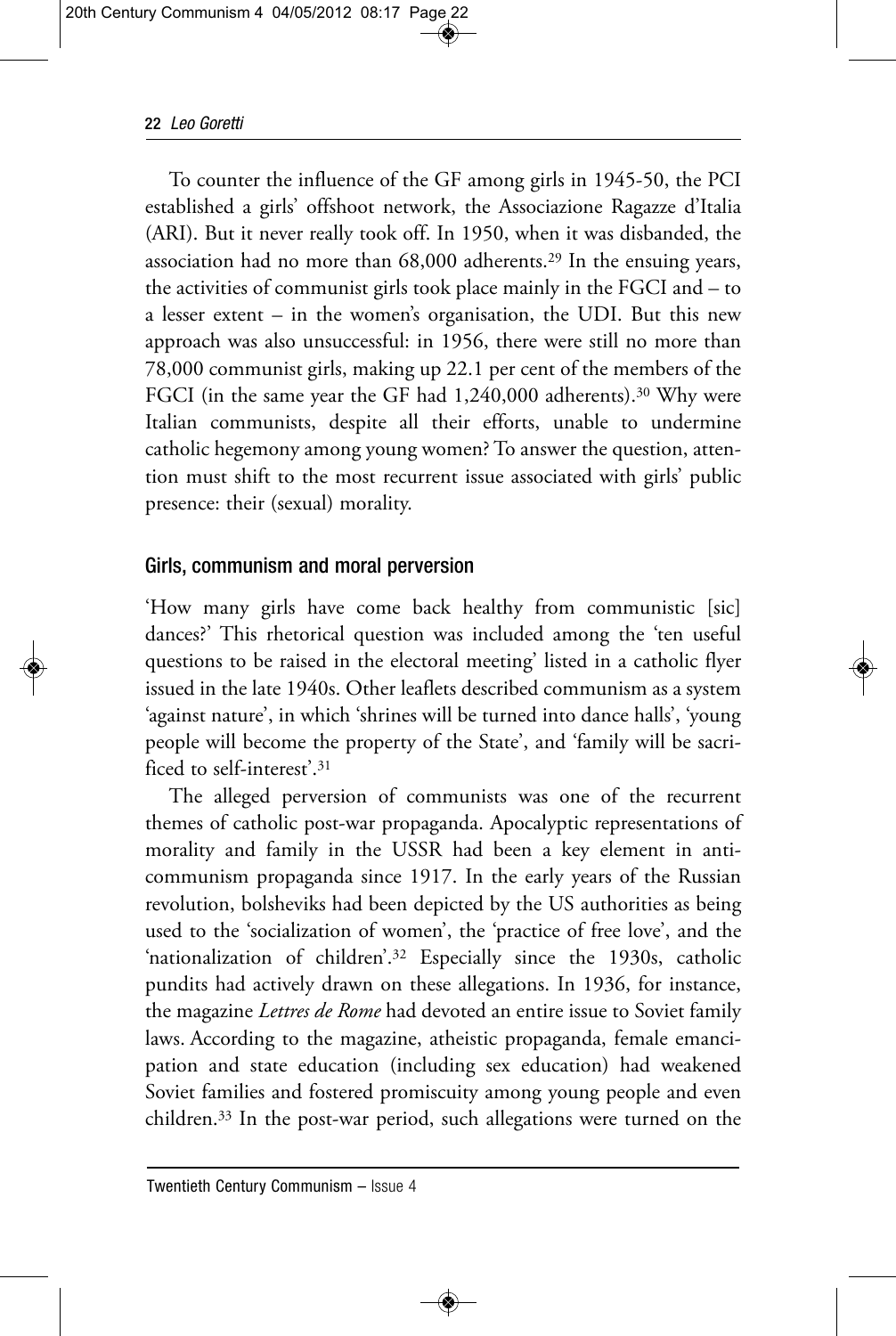pro-communist children organisation Associazione Italiana Pionieri d'Italia, which was accused by the cardinal of Milan, Ildefonso Schuster, of 'systematically leading children to vice'.34 For the Vatican hierarchy, Italian communists were not simply political opponents; they were one of the main enemies in the 'battle for morality' (centred on the staunch defence of the patriarchal family) that Pius XII wanted Italian catholics to wage in Italy.35

Girls played a central role in this battle. In fact, the safeguarding of their virginity was considered a crucial precondition for the stability of future families, and Italian society more generally. Not only pre-marital sex, but simple flirtation with male peers was deemed highly immoral.<sup>36</sup> Speaking on the thirtieth anniversary of the GF in 1948, Pius XII clarified that 'feelings' could be an 'ornament' for girls, but ought never to be 'a guide': in fact, girls who were driven by them ran 'the risk of venturing themselves into the darkness, of going astray, of slipping into the abyss or of crashing into the rock'.37 A 'course for fiancés' published by Catholic Action in 1949 pointed to a girl who 'had not allowed her fiancé to kiss her until the day of their wedding' as a role model for honest girls.38 This emphasis on girls' chastity fitted well with the societal norms regarding female virginity that were typical of Mediterranean societies, according to which it was the duty of the male members of the family (father and brothers) to preserve the purity of their daughters or sisters. This purity was a proof of the honour of the family. As a result, female teenagers were frequently confined at home in order to forestall any possible interactions with male peers.39

These views were still upheld by a considerable number of parents in post-war Italy. It is true that since the 1920s mass culture (especially Hollywood films and photo-story magazines) had been a conduit for a new, flirtation-based kind of relationship between Italian teenagers. Nonetheless, the adult generation was hostile to these developments. According to a survey carried out in 1951 among Italian women, 35 per cent of them answered 'never' to the question: 'at what age have your daughters been, or will be, allowed to go out in the evening by themselves?'40

Being a communist was no obstacle to such anxieties. In fact, a number of internal documents of the PCI referred to the reluctance of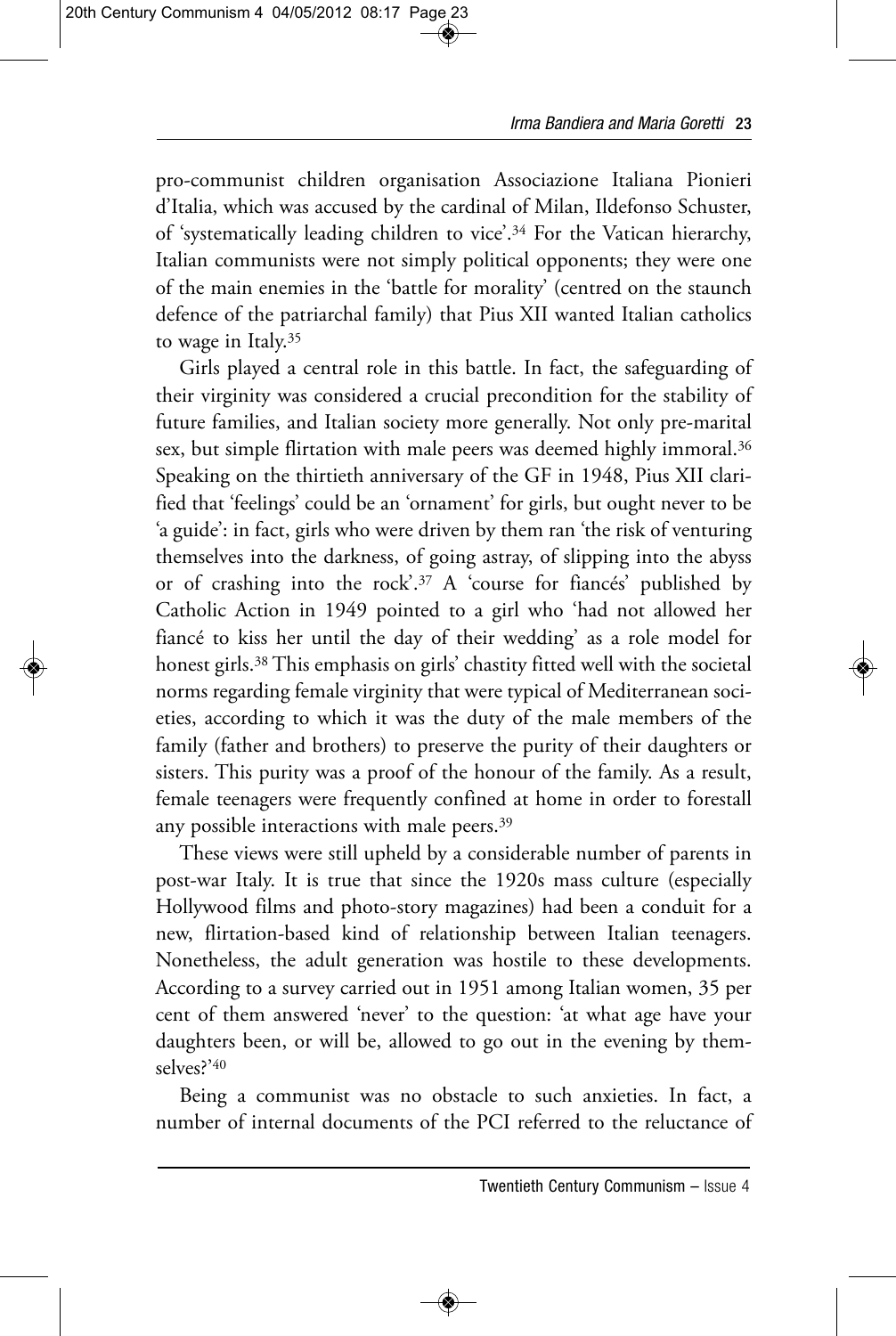communist parents to send their daughters to the FDG, the ARI or the FGCI. During a meeting of young communists held in summer 1945, for example, comrade Novaro from Genoa explained that:

Especially in rural areas, many female comrades have told me: 'we have many female friends, but they do not come to the FDG because their parents do not look with favour on the fact that they hang around in clubs where they mingle with boys'.<sup>41</sup>

By the same token, Luciana Pescante, who was in charge of the work among girls in Milan, was forced to admit that the recruitment of young women met with 'opposition among the fiancés and parents, even when comrades'.42 And the communist militant and erstwhile partisan 'Vittoria' remembered many years later:

Also those male comrades who were emancipated and educated, who took part in Party life, who attended meetings, any time I told them 'Comrade, why don't you bring your wife, your daughters here to the branch?', they retorted: 'Eh ... are you kidding?' [...] And they even did not talk about politics at home – 'Anyway, they [their female relatives] do not understand'.<sup>43</sup>

In fact, in order to allay the fears of Italian (and communist) parents, the leaders of the FGCI and the ARI adopted an extremely cautious approach in their girls' policies. In their speeches, Berlinguer and Marisa Musu (the leader of the ARI and, after its disbandment, the woman in charge of girls' policies within the FGCI) were at pains to underline the profound morality and respect for family of their organisations. During the First Conference of Communist Youth (during which Berlinguer mentioned Maria Goretti), for example, Musu asserted that the 'quintessential' problem for 'all' Italian girls was to marry and build a new family. According to Musu, having a family was 'the sentimental yearning', the 'ideal', the 'dream' of Italian girls.<sup>44</sup> In a similar vein, in a report presented by Berlinguer at the national committee of the FGCI in late 1949, he noted how communist mothers opposed the recruitment of their daughters to the FGCI 'because they think that, by adhering to the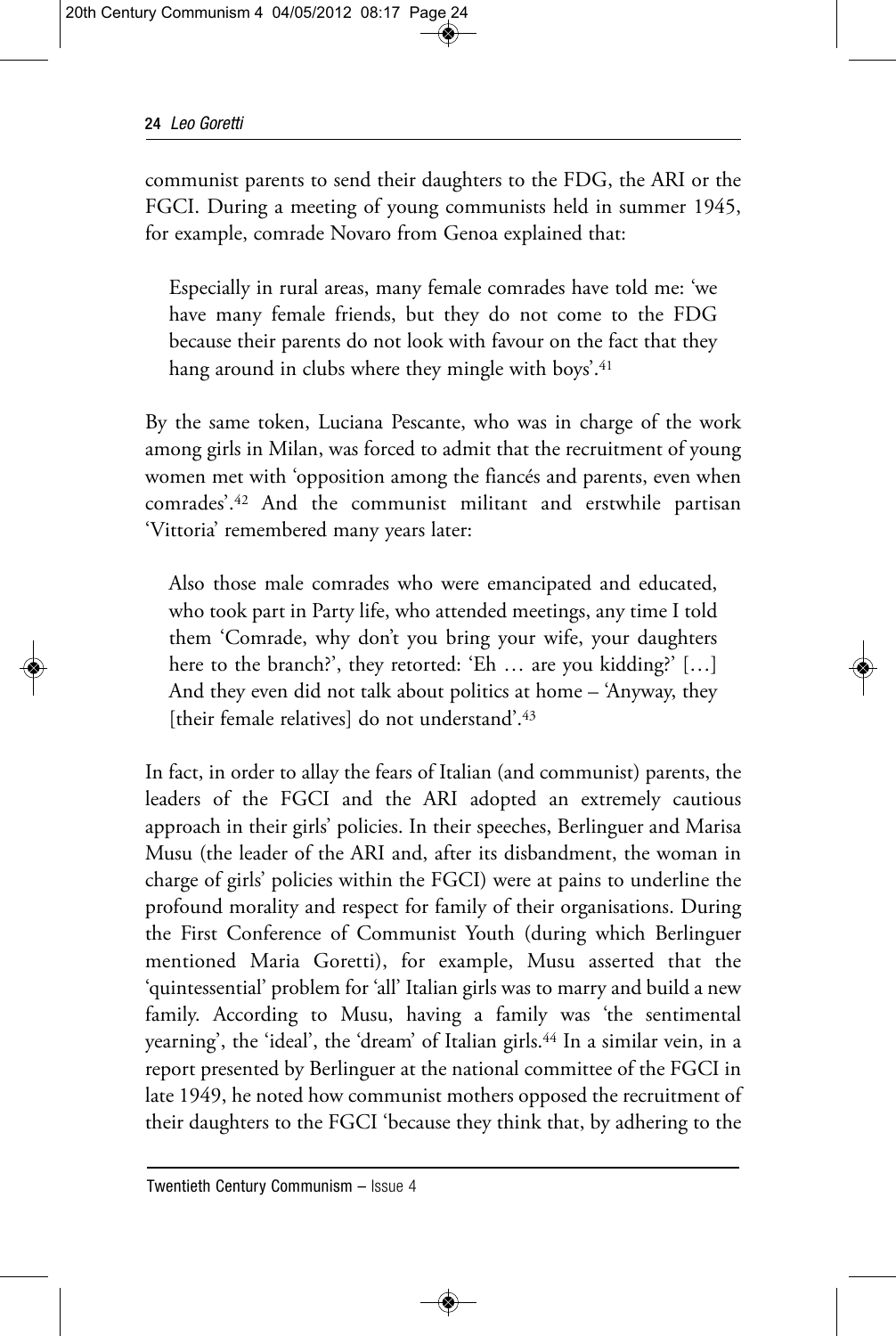FGCI, they [the daughters] will not find a husband'. Berlinguer tried to dispel these anxieties by pointing out that in the FGCI there were more boys than girls, and thus 'we would have enough husbands not only for our 45 thousand female members, but also for many others!'45 Such statements implied that the future of Italian girls lay in marriage and motherhood – a view that could hardly be seen as an inducement to girls' autonomy.

Young communists did not limit themselves to underlining that their female organisations were a 'morally healthy environment' for girls (as stated in the document that led to the creation of the ARI in  $1944$ );<sup>46</sup> they also tried to turn the allegations of immorality back on to their political opponents. Nonetheless, as we have seen, they preferred not to attack the catholic church directly, lest open anti-clericalism alienate catholic voters. Communist propaganda focused instead on the supposed depravation of the class enemy of Italian workers – the Italian bourgeoisie – or on the international enemy of the communist movement, the USA. An article by Luciano Gruppi, for example, clarified that, although Italian communists supported female emancipation, they firmly opposed the mistaken idea of it that was typical of the Italian bourgeoisie – the idea that 'a girl can come back home at night whenever she wants, can hang around with whomever she likes, can cheekily listen to or tell dirty jokes'. In Gruppi's words, for Italian communists, this kind of freedom had 'nothing to do with women's emancipation'.<sup>47</sup>

It was American cultural influences that were deemed the principal source of corruption; a moral threat hovering over Italian girls. According to Berlinguer, through the means of 'comic strips' and 'American films', Italian capitalists put forward perverted role models for young people. On the one hand, boys were led to aspire to become 'bankers and businessmen or […] bandits and gangsters, men who are well-respected in American society'. On the other, 'working-class girls' were encouraged to 'believe that their aim must be to become the paramour of their employer'. This was the reason why 'today they no longer speak of "prince charming"', he bitterly noted.<sup>48</sup> In the young communist press, there were often articles intended to show how harmful cultural Americanisation might be for Italian girls. These pieces portrayed American women as accustomed to profligacy and – at least implicitly –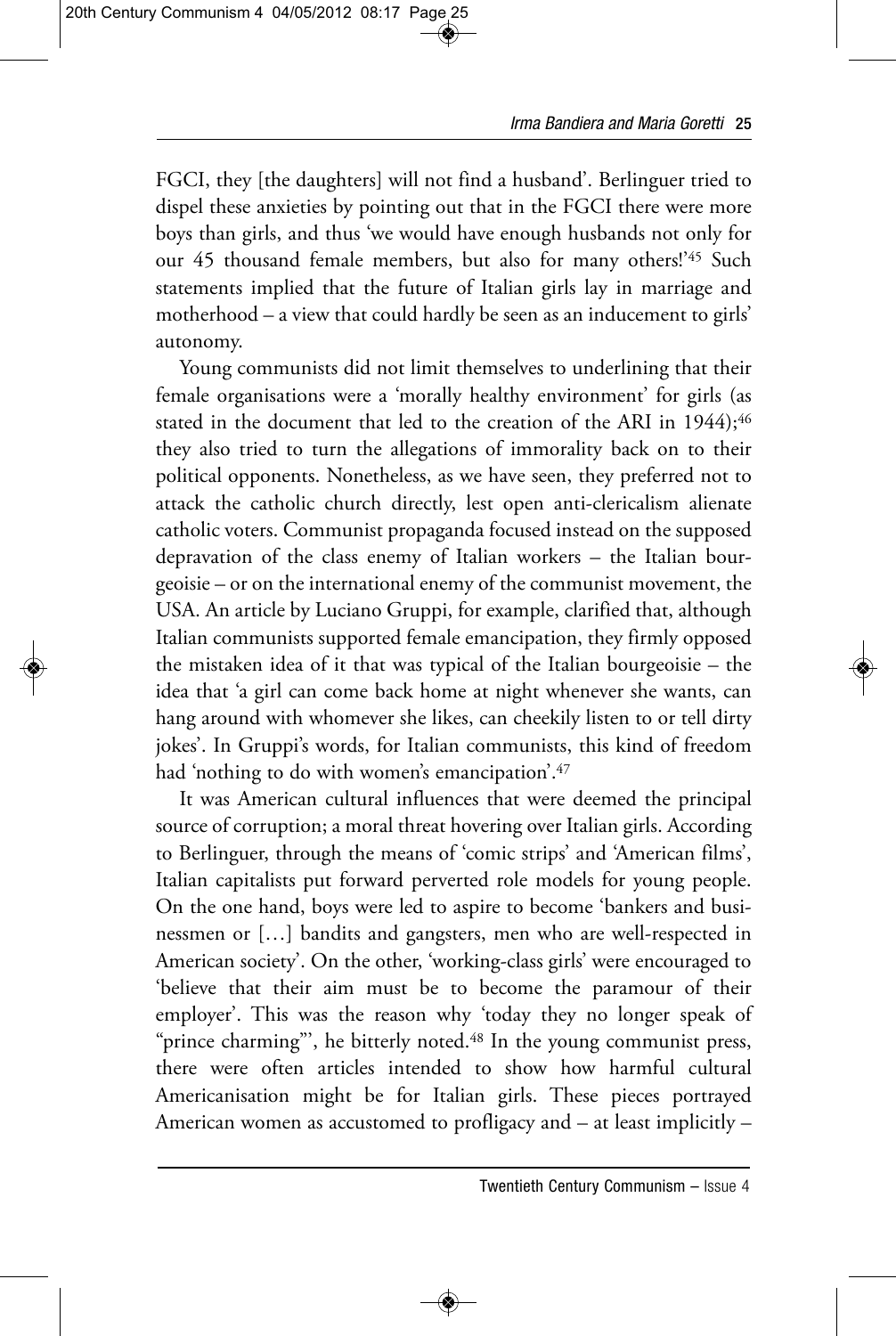prostitution. In *Pattuglia*, for example, an article eloquently entitled 'Amore o dollari' ('Love or dollars') explained that American women looked only at the richness of their men, who were considered no more than 'lemons to be squeezed'. The columnist also referred to surveys according to which 'only 32 per cent of American girls remain a virgin until marriage'.49 Certainly, these anti-American pieces have to be seen in the light of the Zhdanovist atmosphere typical of the late Stalinist period. Nonetheless, by portraying girls' libertinism as the symptom of a wider social malaise, they underpinned a moralising discourse on women's sexuality.

To sum up, young communists did not question the patriarchal mentality that lay behind catholic attempts to wield the issue of girls' sexual morality (and its possible perversion) as a political weapon. Instead, they resorted to the same kind of language and representations, while pointing to other causes and subjects as a threat to girls' moral health. In this respect, we cannot but agree with Silvio Lanaro's observations regarding the 'occasional convergence' of communists and catholics 'on a set of prescriptions and prohibitions' in early post-war Italy.50 What is more debatable is the real impact of these statements on the lives of communist girls. The extent to which these traditionalist views affected (or not) the activities of girls within the ARI and the FGCI will be discussed below.

## The experience of being girls in the FGCI

After the end of the Second World War, communist girls were asked to join female-specific groups that were kept separate from those of young male militants. More precisely, communist girls were expected to participate in the ARI and, within the party, so-called girls' cells. After 1950, they had to constitute 'separate clubs and groups' within the young communist league, as article 13 of the statute clarified.<sup>51</sup> This organisational norm remained in force until the FGCI statute reform was introduced in 1957. The new statute still envisaged the possibility of creating girls' groups but, unlike in the past, this was not compulsory.52

In Italy, the principle of gender separation between girls and boys had a long tradition, having been implemented in both catholic and fascist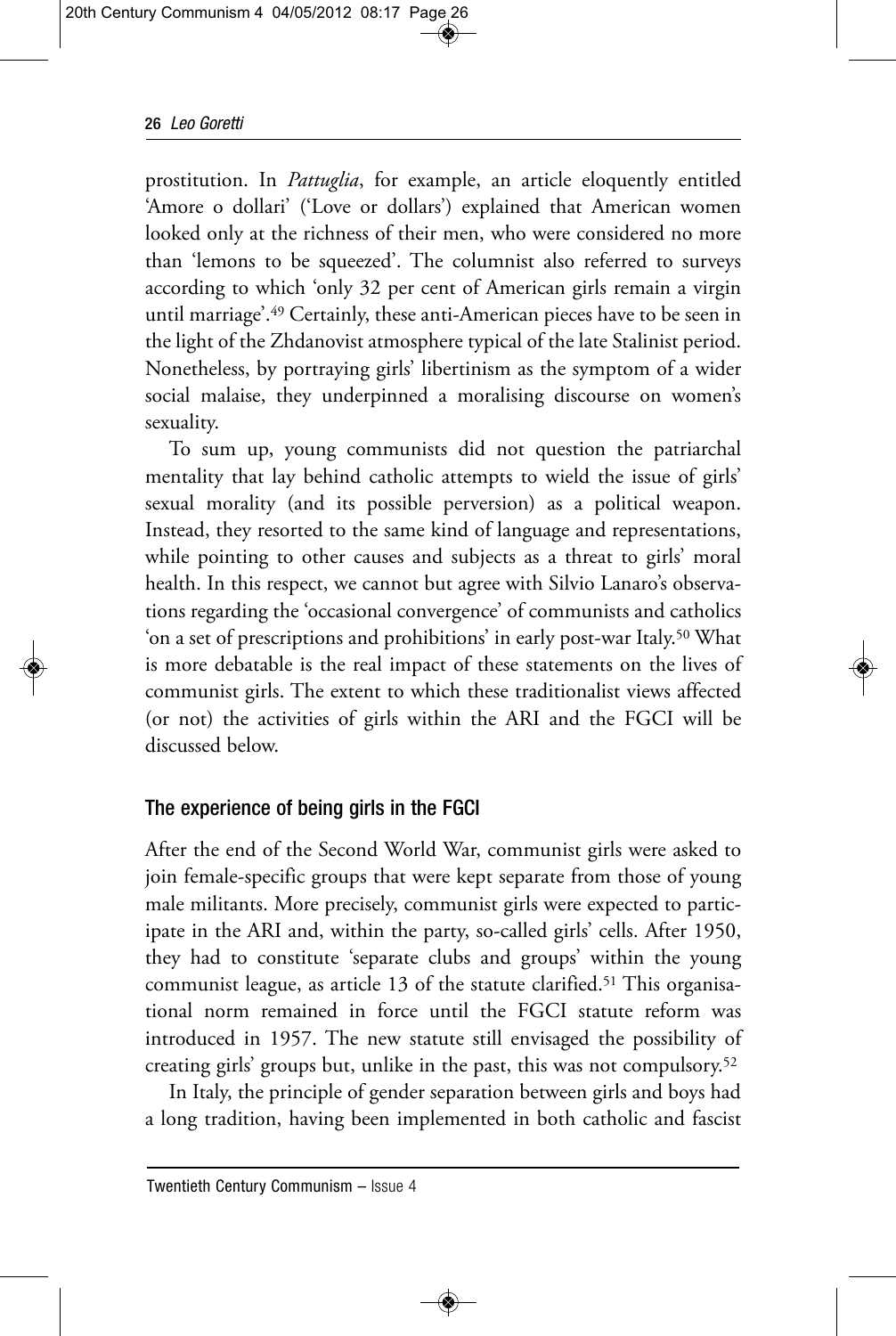youth organisations. It stemmed from the idea that young women had to learn specific feminine skills and qualities, and, in particular, that they had to be prepared to fulfil the maternal role later in their lives.<sup>53</sup> But why did gender separation also become a guiding principle in the communist movement? According to the 1953 statute of the FGCI, the constitution of girls' groups rendered it possible 'to undertake specific initiatives and activities, that correspond better to the expectations of the masses of girls in every town and village, to improve the prestige of the organisation among girls and their parents, and to enhance their working skills'.54 However, in a very indirect way, the piece referred to two main reasons for the decision: on the one hand, the necessity to take into account parental fears about girls being part of mixed groups with male peers; and, on the other, the idea that most girls lacked the basic skills and knowledge needed to take part in mainstream (male) politics.

There is no doubt that the communist approach was due also, if not mainly, to tactical considerations, for the purpose of countering catholic allegations and reassuring the parents of girls. Talking to the PCI central committee in 1949, for instance, Longo justified gender separation in the FGCI not as a matter of principle, but rather in the light of the fact that catholic organisations were separated along gender lines.<sup>55</sup> Furthermore, it has to be stressed that formal separation did not imply gender segregation. Looking at the accounts from local FGCI branches sent to magazines such as *Pattuglia* or *Avanguardia*, it appears evident that communist boys and girls intermingled frequently, especially as far as leisure activities were concerned. Pictures of events or Sunday trips organised by FGCI clubs involving both young women and men were published regularly in the communist magazines.<sup>56</sup> These social events also featured dance evenings – an important difference with the catholic movement, in which dancing was rejected out of hand as 'a risk to sin', a 'libidinous satisfaction', and a source of 'promiscuity between sexes'.<sup>57</sup> Thus to represent the formal separation of boys' and girls' groups within the FGCI as a sort of gender apartheid would be mistaken. In spite of the parental anxieties, interactions, friendships and even affairs between communist female and male teenagers were quite common.

Nonetheless, there was also a second, deeper reason to constitute separate girls clubs. Many communist leaders – including women, for

Twentieth Century Communism – Issue 4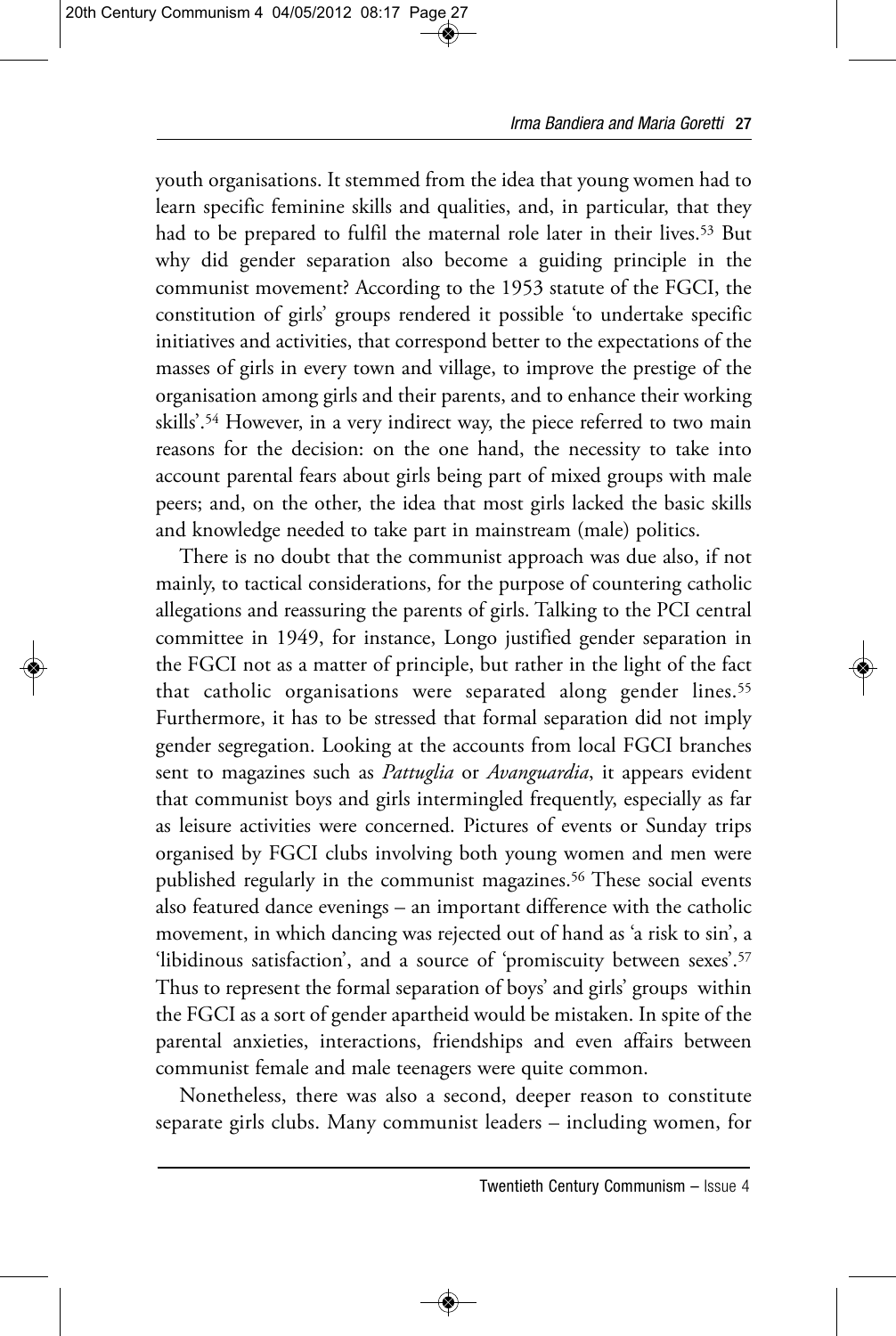example Musu – believed that the majority of young women lacked the political qualifications required to take part in proper political activities. Being used to spending most of their time at home, and having corny photo-stories as their favourite reading, Italian girls had to be enticed into politics in a gradual way. As Musu said at the Third Organisational Conference of the PCI (6*-*10 January 1947), the communist hyper-politicised vocabulary was an 'incomprehensible and boring jargon' for most Italian girls. Hence, instead of conferences 'on democracy' or 'on the high cost of living', the ARI ought to promote 'exhibitions of patterns for young tailors', 'to invite young female students to write to young people in foreign countries', or 'to stage a competition for the quickest typist of the town'.58 As a result, the main campaign that was launched by the ARI in 1948 was for the introduction of marriage loans for young couples, to be funded by both the state and employers.59 To support this campaign, the ARI even set up a 'trousseau lottery'. Among the prizes to be distributed were an electric hob, with four plates, five sets of aluminium pots, five linen sheets, ten cotton sheets, and three sets of china for six people.60 These prizes suggested once again that the future life of girls lay first and foremost in marriage and the household.

This approach, which may be defined as 'gradualist', had its pros and cons. On the one hand, being part of female-only groups could help girls to overcome their shyness and fears about expressing their views in public. As Lilia Turci, an ARI activist in Modena, recalled many years later, at that time for a girl 'it was an improvement even just to say "I go out, I speak, I speak in public, I express my views and maybe give my contribution to this or that campaign"'.61 The public sphere was perceived by many left-wing girls as an alien space, with which they would become familiar only gradually, under the supervision of more experienced comrades. In this sense, the creation of separate female groups could contribute to raising their political awareness: talking to a female-only audience, girls did not have to worry about being judged (and rebuked) by male militants. As a female party member put it:

since our cell was female-only, women felt at ease, and each one of them could have her say, free from the presence of the husband or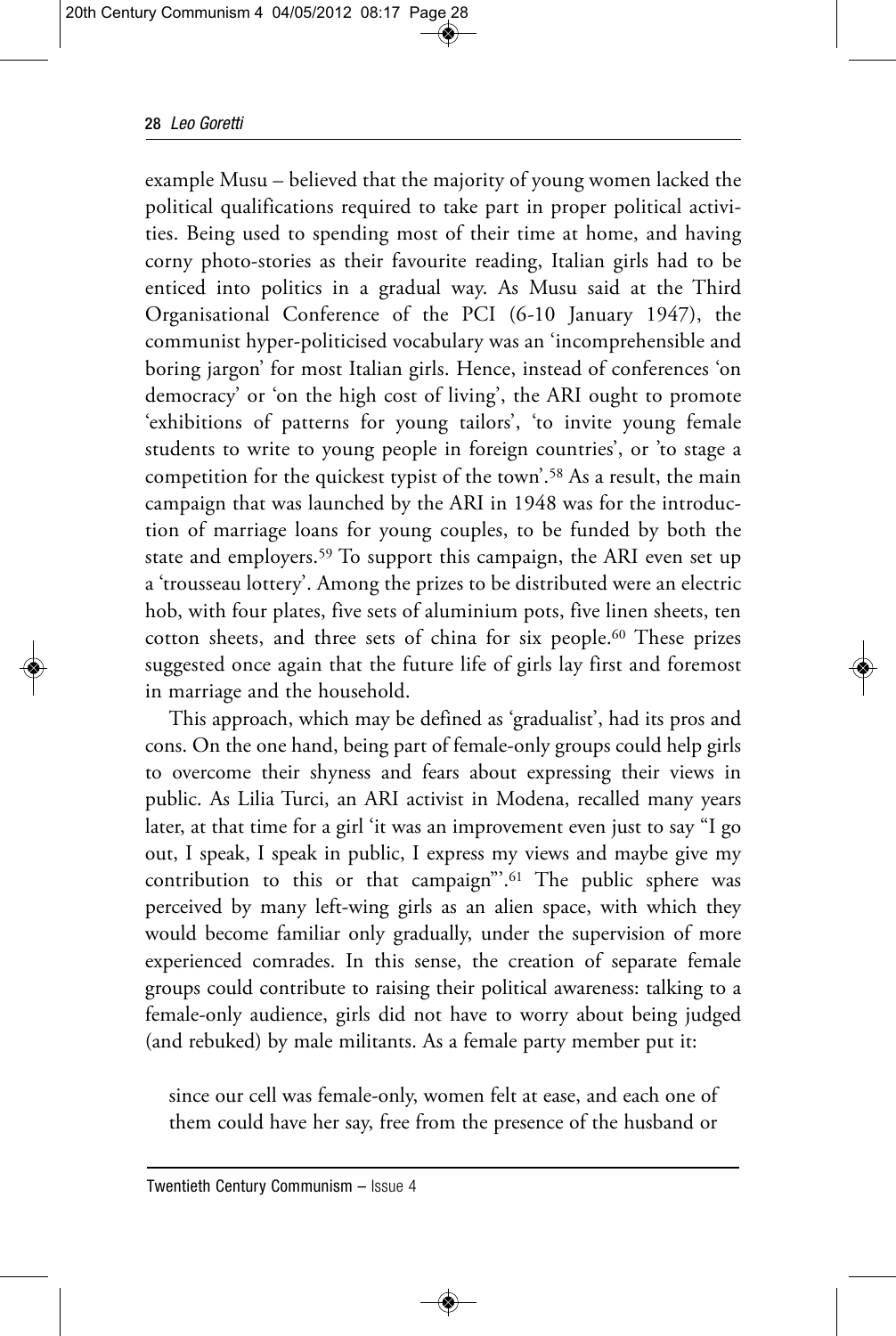other men, also because – we must acknowledge this – some of them were still entirely dominated by their husbands.<sup>62</sup>

At the same time, there was a danger that such girls' clubs would turn into a sort of female ghetto, especially since their members were never really considered mature enough to step into 'real' politics. Looking at the documents of the ARI and the female clubs of the FGCI, it is evident that their activities never went much beyond the aforementioned 'trousseau lottery' *–* or the organisation of a baking contest for the best 'cake of peace', as happened in Arezzo in 1953.63 It is hardly a surprise that some of the most engaged young women preferred to work within the party or other left-wing organisations rather than in the ARI. In January 1948, for instance, Albertina Baldi wrote to Musu explaining that she had stopped working among girls because 'I did not understand them and they did not understand me'. Thus, she had decided to focus mainly on her militancy within the party.<sup>64</sup>

Whereas elite communist women (e.g. Togliatti's wife Rita Montagnana, or his later partner Nilde Jotti) were able to make their way into high politics and parliament, it seems that the majority of communist girls were kept in a condition of minority, of tutelage, from which they were not considered able to emancipate themselves. Remarkably, communist men did not miss a chance to put the blame for this situation on the girls themselves. In 1955, talking to an audience of communist girls at the Second Conference of Communist Women, the PCI MP Edoardo D'Onofrio directly confronted the issue of the patronising attitudes of male militants, stressing the supposed co-responsibility of girls:

You complain that sometimes within the party girls are treated as children. This is true, and those comrades who behave this way deserve to be reproached and corrected. But does this not depend on the fact that some of you or your clubs renounced from the beginning their autonomy, their personality? […] In reality you are the main cause of your inferiority, of your subjection. You have to search, without arrogance but with increasing awareness, for the help, advice, supervision, support of the party, but not for tutelage.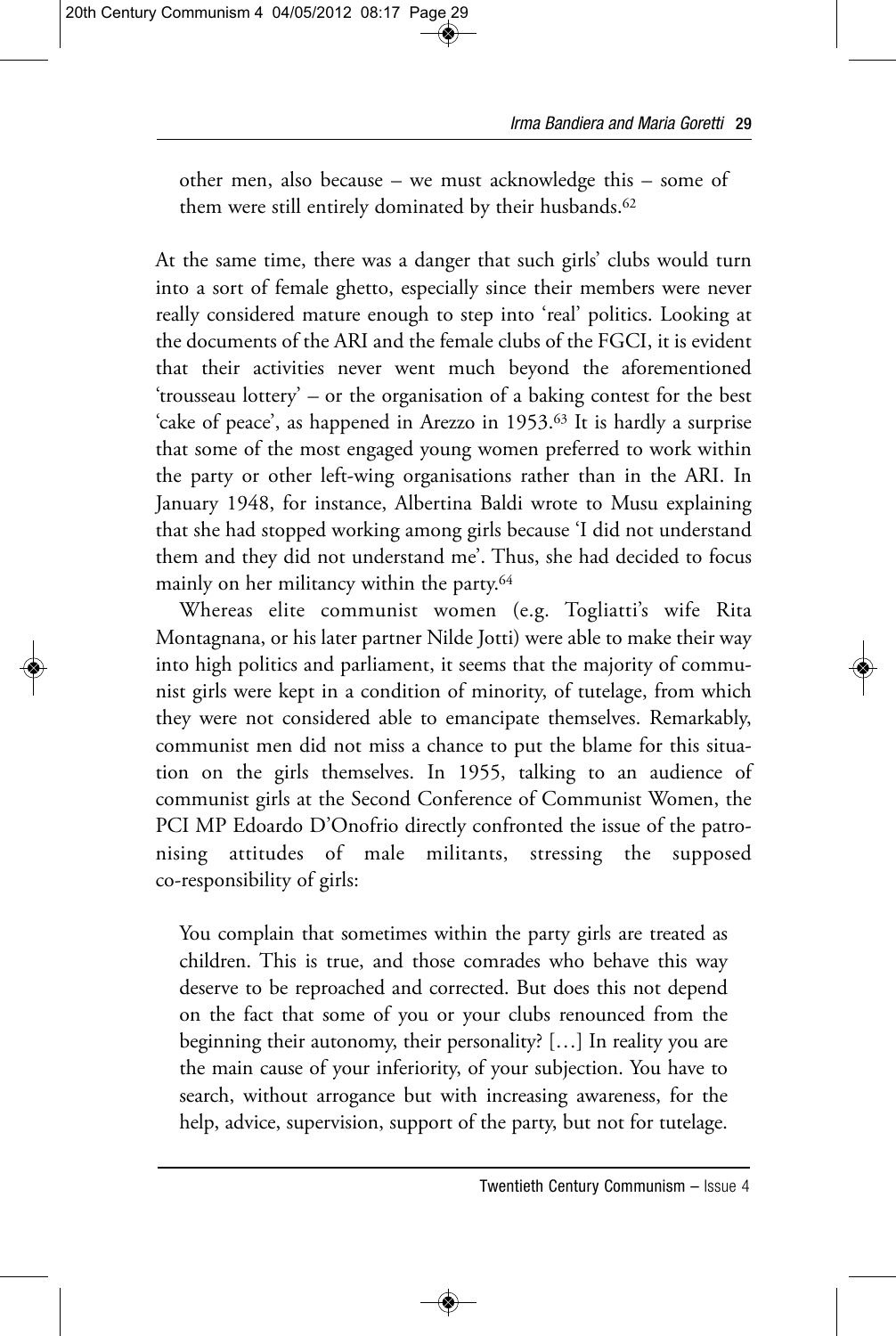You are comrades, you are communists: you have to put yourself across as such.65

Rather than considering girls' sense of inferiority to be the result of an unequal system of gender relations, D'Onofrio blamed young women for not emancipating themselves from their feminine subjection. In his view, girls' shyness could be overcome by embracing a militant *–* and somehow asexual *–* communist identity, not by putting into question the patriarchal fabric of the party.<sup>66</sup>

## **Conclusions**

Amedea Zanarini was a young communist from Bologna who had been a dispatch rider in the Resistance. After the end of the war, she wanted to be an active party militant, but met with the opposition of her boyfriend, who believed that women should not be interested in politics. This attitude led Zanarini to think more deeply about the widespread 'prejudices' against women's activism and, more generally, women's role in Italian society. She developed the belief that women had to overcome such taboos, and wanted to campaign among Italian women to dispel a sexist mentality. Nonetheless, in her emancipatory efforts, she always had to bear in mind that the 'enemies' of the communist movement aggressively attacked the party on issues such as 'morality' and 'free love'. As a result, the topic had to be approached in a very cautious way: it could be raised just 'with some female comrades, not with all of them'.67

Zanarini's story is a good example of how communist policies for girls have to be understood in the light of catholic hegemony among Italian young women. In the late 1940s to early 1950s, not only was the catholic church able to attract a far larger number of girls into its ranks. More importantly, Italian catholics also put forward an aggressive moralising discourse about girls' sexuality that was wielded against the communist movement. This latter was depicted as a threat to the moral (sexual) health of Italian young women. This kind of representation was all the more forceful because it played on the widespread anxieties of Italian parents about the sexual behaviour of their daughters. For their part,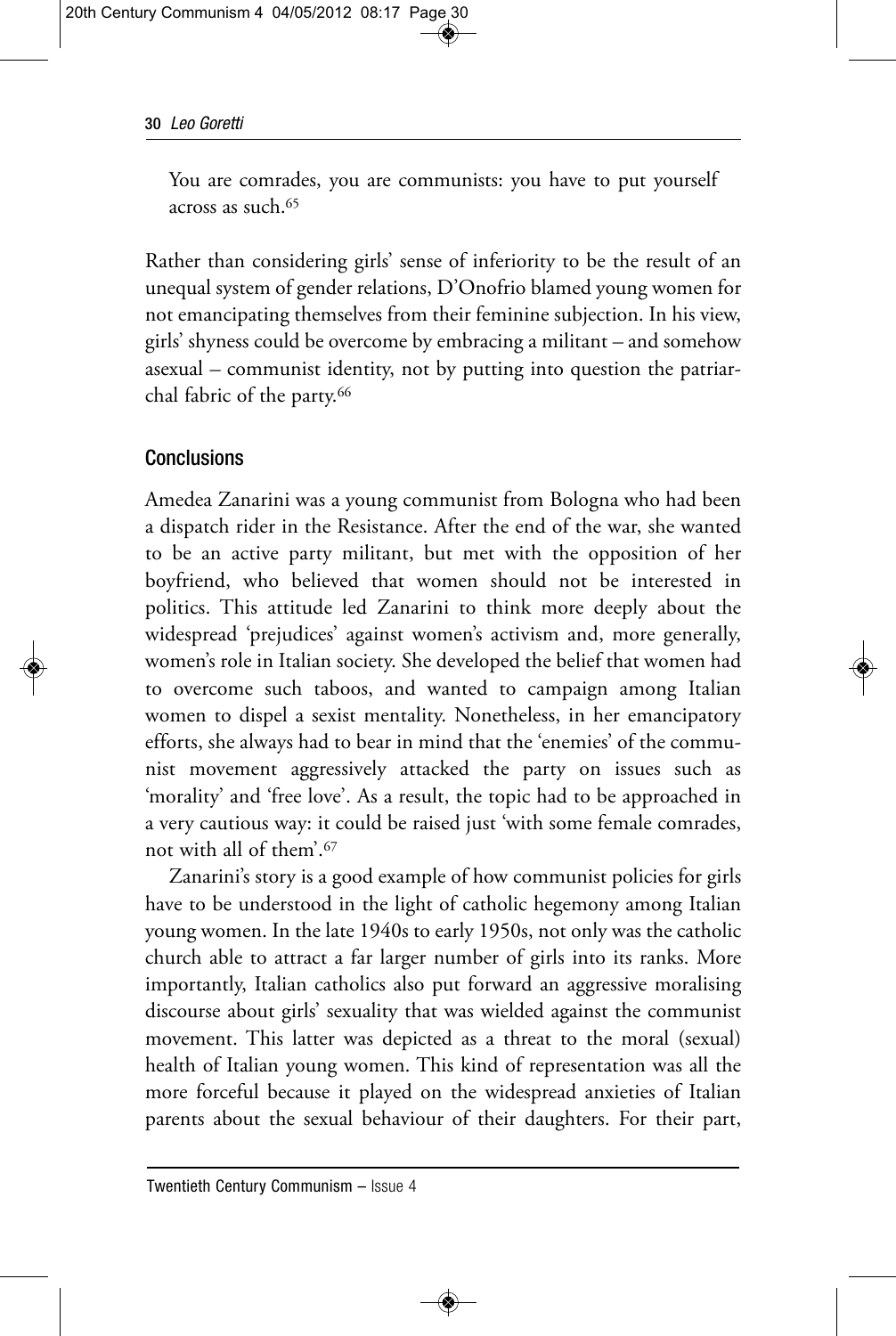Italian communists did not question the patriarchal essence that underlay this line of reasoning; they rather resorted to similar ideas to set upon their 'enemies' (but not directly catholics). Berlinguer's reference to Maria Goretti was the most striking example of how prone young communists were to make use of ideas and myths typical of catholic traditionalism.

At the same time, it would be mistaken to equate the policies of Italian communists towards girls with those of catholics, as most of the literature surreptitiously does. Maria Goretti was by no means the only (nor the main) polar star of communist girls. In his notorious speech, Berlinguer paired her with a far more subversive figure in the antifascist fighter and hero Irma Bandiera. The life story of the latter, however posthumously reshaped in a feminine guise, was still exemplary of an active, resistant, alternative type of womanhood. In a similar vein, young females in the PCI could find inspirational figures in politically active women such as Montagnana or Jotti. Finally, there is some evidence that, in spite of statutory rules, gender separation was implemented in quite a relaxed way in the FGCI. Communist girls and boys might even dance together *–* a form of slightly promiscuous interaction that was impossible among young catholics. In other words, the communist movement also put forward alternative and empowered role models for communist girls; there was less bigotry in its branches than in the catholic networks.

Nonetheless, the role that was assigned to communist girls was marginal, liminal, compared with male militants. Apart from the most tenacious and emancipated of them, the majority of communist girls were considered too naïve to take part in proper politics. Thus the latter remained an overwhelmingly male arena, in which only a handful of outstanding communist women could participate, and most communist girls were confined to feminine, supportive activities. It is true that the UDI offered Italian women and girls a female-only space where they could discuss their problems and develop their own ways to political activism. Nevertheless, in the late 1940s to early 1950s, the patriarchal structure of the communist movement was never called into question, nor even talked about.

In the longer term, the male hegemony in the PCI was not to remain unquestioned by female militants. In the late 1950s, as a result of both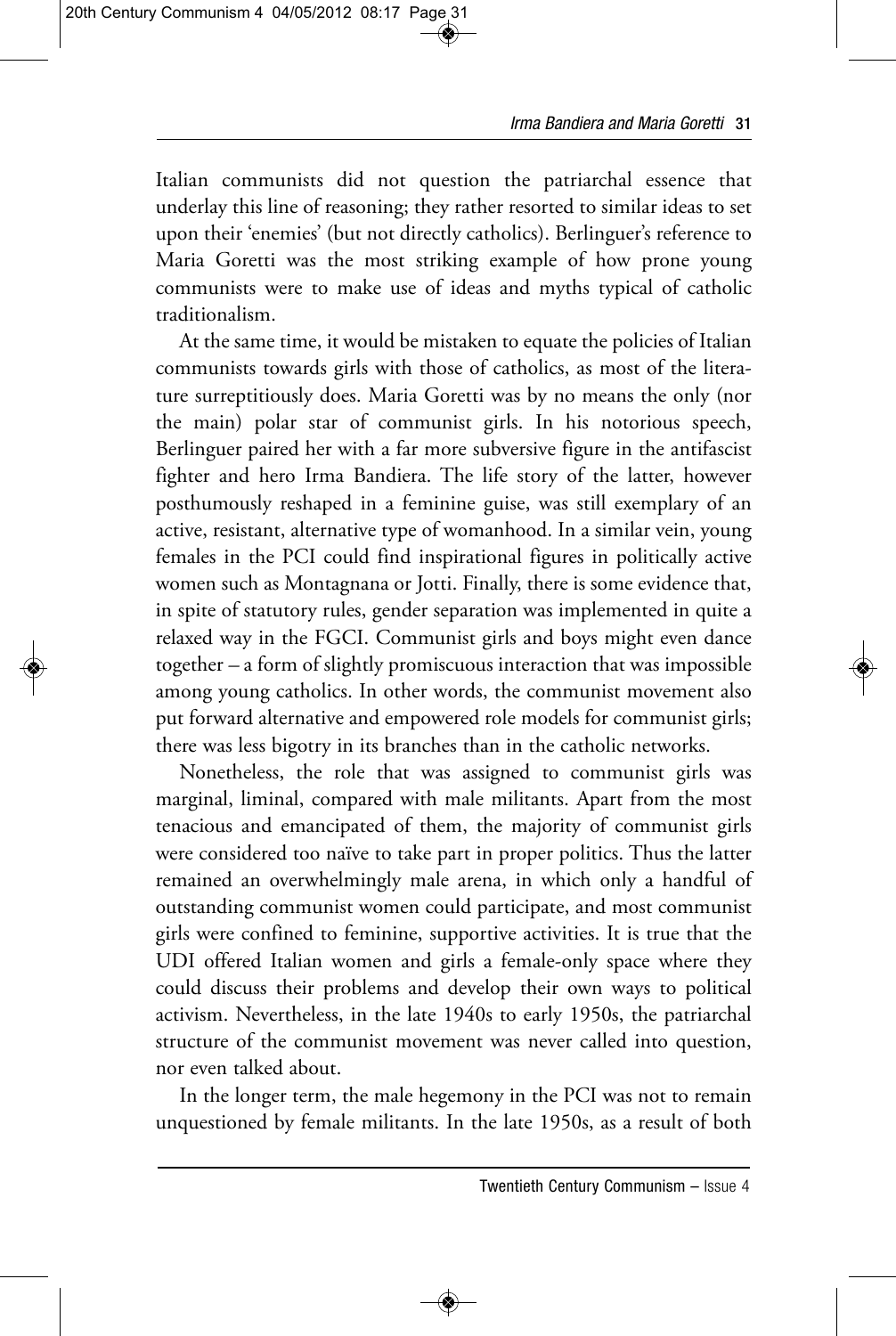the line of 'renewal within continuity' adopted in the PCI after 1956, and the social change triggered by the 'economic miracle', a new, younger generation of UDI leaders took a bolder and more autonomous approach to their policies. The organisation put forward a vast programme of social demands for women and became more vociferous in its calls for female emancipation. In other words, the UDI raised its profile as a pressure group campaigning for women's rights within the Italian labour movement, although without explicitly referring to the patriarchal structure of the latter. It was only later on, in the 1960s, that a new wave of Italian feminists overtly stressed the linkages between female subjection and male power in the PCI, and the relational, intertwined nature of female and male gender roles in Italian society.

## Notes

- 1. E. Berlinguer, speech given at the First Conference of Communist Youth (22-24 May 1947), republished in M. Musu, E. Berlinguer, *La lotta della gioventù per la democrazia*, Rome: Uesisa, 1947, p44.
- 2. Ibid, p31.
- 3. Cf. for example P. Guzzanti, 'La diversità degli ex DS? Incassare soldi da Mosca', in *Il Giornale*, 27 July 2011; V. Messori, 'Dopo Padre Pio, l'ora della santa bambina più amata', in *Il Corriere della Sera*, 22 June 2002.
- 4. Cf. C. Tito, 'Berlusconi tenta il contropiede: "Incontro il papa dopo il G8"', available online at http://www.repubblica.it/2009/07/sezioni/ politica/berlusconi-divorzio-12/premier-incontro-papa/premier-incontropapa.html.
- 5. Cf. S. Bellassai, *La morale comunista: Pubblico e privato nella rappresentazione del PCI (1947-1956)*, Rome: Carocci, 2000; M. Casalini, *Le donne della sinistra (1944-1948)*, Rome: Carocci, 2005; M. Casalini, *Famiglie comuniste: Ideologie e vita quotidiana nell'Italia degli anni Cinquanta,* Bologna: il Mulino, 2010.
- 6. Quoted in L. Arbizzani, 'Irma Bandiera, "Mimma"', in *Museo virtuale della Certosa*, http://certosa.cineca.it/2/partigiano.php?ID=478043&img=7.
- 7. Cf. R. Colozza, *Repubbliche rosse: I simboli nazionali del Pci e del Pcf (1944-1953)*, Bologna: il Mulino, 2009, pp109-46. The five communist partisans are mentioned in '34 Medaglie d'oro', in *l'Unità*, 25 April 1946.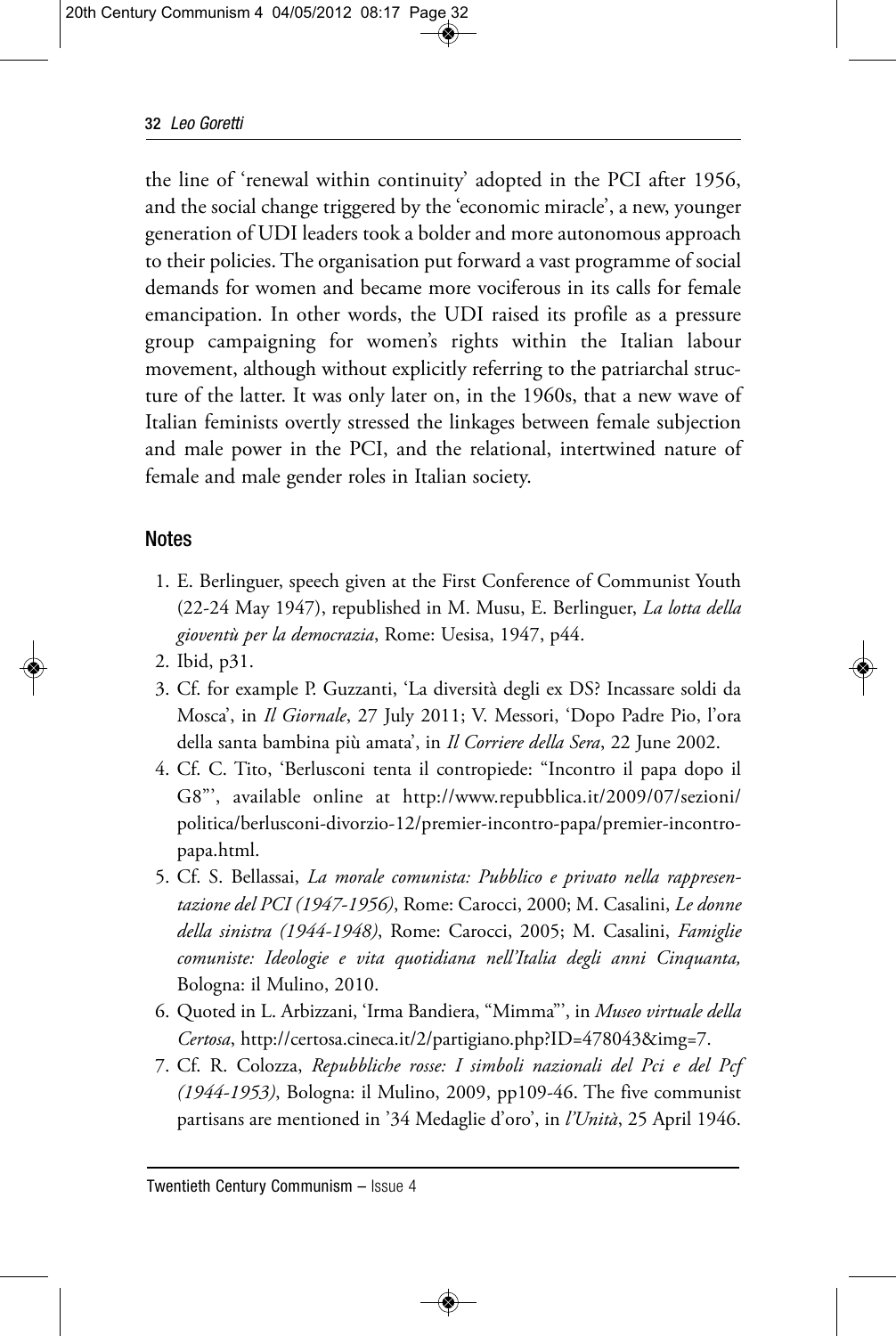- 8. Cf. M. Ombra, 'Introduzione', in *Guida agli Archivi dell'Unione Donne Italiane,* Rome: Ministero per i beni e le attività culturali, 2002, p14.
- 9. Flyer of the Bologna federation of the PCI, 12 October 1944, reproduced online in *Museo virtuale della Certosa*, http://certosa.cineca.it/2/ Blob.php?ID=1378.
- 10. Cf. in particular P. Gabrielli, *La pace e la mimosa: L'Unione donne italiane e la costruzione politica della memoria*, Rome: Donzelli, 2005, pp131-48 (quot. from p137).
- 11. 'VIII anniversario della morte di Curiel', in *Il Costruttore,* 13, 1, 1953.
- 12. A.M. Banti, 'Corpi e confini nell'immaginario nazional-patriottico ottocentesco', in *Confini: Costruzioni, attraversamenti, rappresentazioni*, ed. by S. Salvatici, Soveria Monnelli: Rubbettino, 2005, p210.
- 13. 'Bandiera, Irma', in *Enciclopedia dell'antifascismo e della Resistenza*, Vol 1, *A-C,* Milan: La Pietra, 1968, p231. The same sentence still appears in the biography of Bandiera that is published in the webpage of the partisan network Associazione Nazionale Partigiani d'Italia: http://www.anpi.it/ donne-e-uomini/irma-bandiera/.
- 14. Cf. in particular A. Bravo, A.M. Bruzzone, *In guerra senz'armi: Storie di donne (1940-1945)*, Rome-Bari: Laterza, 1995, pp202-6.
- 15. On Maria Goretti's popular devotion, and its construction, cf. M. Turi, 'La costruzione di un nuovo modello di comportamento femminile: Maria Goretti tra cronaca nera e agiografia', in *Movimento operaio e socialista*, 10, 3, 1987, pp223-36; Ead, 'Il "Brutto peccato": Adolescenza e controllo sessuale nel modello agiografico di Maria Goretti', in *Bambini santi: Rappresentazioni dell'infanzia e modelli agiografici*, ed. by A. Benvenuti Papi, E. Giannarelli, Turin: Rosenberg & Sellier, 1991, pp119-46; D. Forgacs, S. Gundle, *Cultura di massa e società italiana (1936-1954)*, Bologna: il Mulino, 2007, pp355-7.
- 16. Quoted in Turi, 'La costruzione di un nuovo modello di comportamento femminile', p233.
- 17. Cf. Turi, 'Il "Brutto peccato"', p139.
- 18. Cf. G. De Luna, 'Partiti e societa negli anni della ricostruzione', in *Storia dell'Italia repubblicana*, 1, *La costruzione della democrazia*, Turin: Einaudi, 1991, pp719-76; G. Miccoli, 'La Chiesa di Pio XII nella società italiana del dopoguerra', in ibid, pp547-52.
- 19. The speech is reprinted in P. Togliatti, *Opere*, 5, *1944*-*1955*, ed. by L.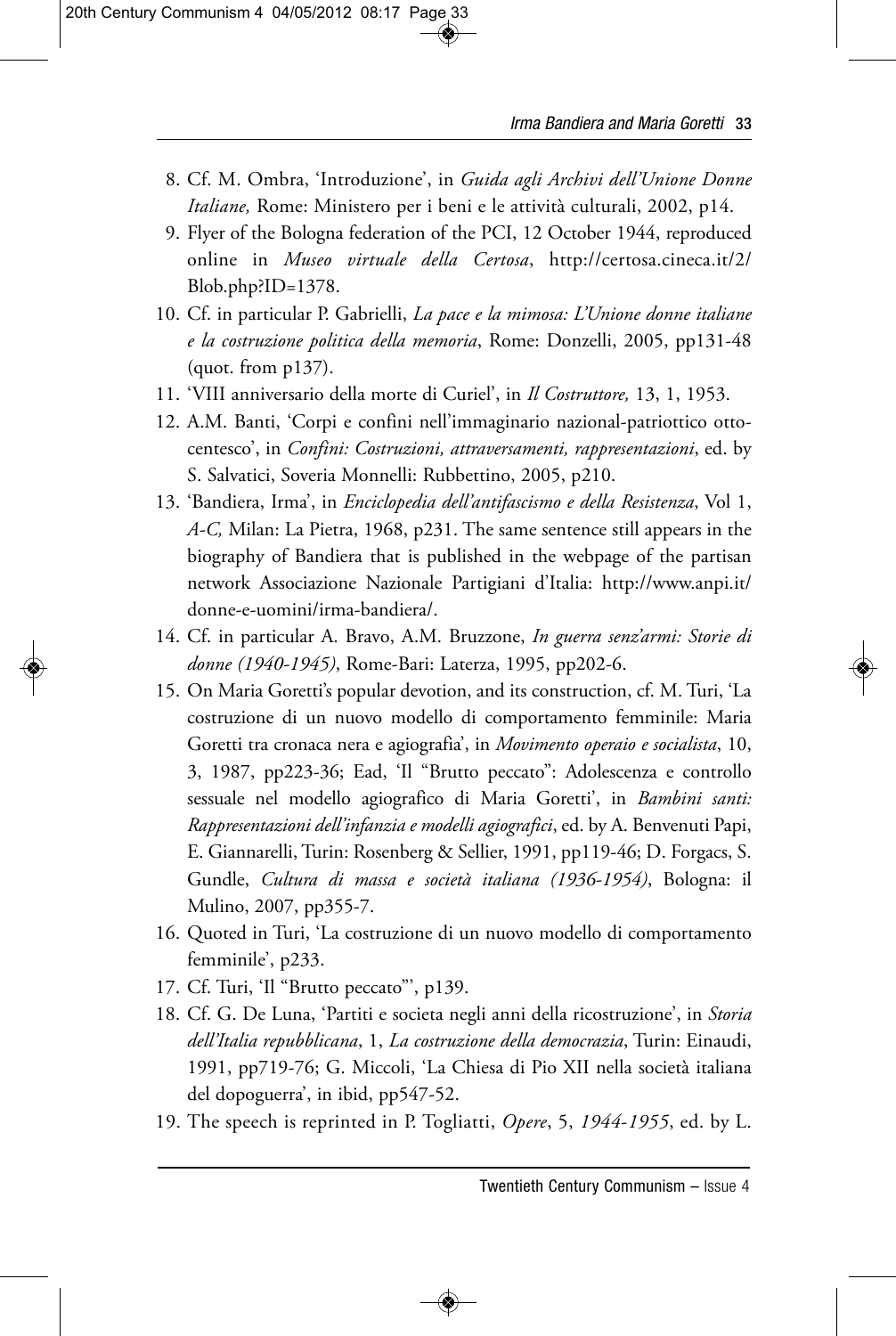Gruppi, Rome: Editori Riuniti, 1986, pp81-108 (quotation from p86).

- 20. The decree is published in *Acta Apostolicae Sedis*, 41, 1949, p334. Stalin's words are quoted from A. Agosti, *Palmiro Togliatti*, Turin: UTET, 1996, p373.
- 21. Cf. for example F. Archambault, 'Il calcio e l'oratorio: Football, Catholic Movement and Politics in Italian Post-War Society (1944-1960)', in *Historical Social Research*, 31, 1, 2006, pp134-50.
- 22. The data on catholic youth is taken from G. Poggi, *Catholic Action in Italy: The Sociology of a Sponsored Organization*, Stanford: University Press, 1967, p34; the data on the FGCI from D. Ronci, *La FGCI dalla Liberazione al 1957*, Rome: Elengraf, 1980, p75.
- 23. On the continuity between fascist and post-fascist youth organisations cf M. Ridolfi, 'Giovani e generazioni politiche nel secondo dopoguerra (1945-1962)', in *Dalla trincea alla piazza: L'irruzione dei giovani nel Novecento*, ed. by M. De Nicolò, Rome: Viella, 2011, p288. The data on the GIL is taken from *Annuario Statistico Italiano,* 19, 1941, p342. On fascist youth organizations cf. P. Dogliani, 'Propaganda and Youth', in *The Oxford Handbook of Fascism*, ed. by R. Bosworth, Oxford: Oxford University Press, 2009, pp185-202.
- 24. Poggi, *Catholic Action in Italy,* p34.
- 25. The data are reworked from *VII Congresso nazionale del Partito comunista italiano: Forza e attività del Partito: Dati statistici*, ed. by the commissione centrale d'organizzazione, [n.p.]: [n. publ.], 1951, pp13, 18, 76.
- 26. Istituto Luigi Sturzo (ISR), Rome, *Fondo Vittorino Veronese*, b10, f78, *Gioventù femminile*, 'Gioventù femminile di Azione Cattolica nel momento attuale. Suggerimenti e direttive generali' [n.d., but probably 1946].
- 27. Ibid; Report on the plenary session of the central committee of the GF, June 1947, attached to the letter by the central president of the GF, C. Rossi, to V. Veronese, 3 June 1947.
- 28. On the coexistence of 'traditional values' and 'new models' in the catholic female networks during the post-war years cf. M. C. Giuntella, 'Virtù e imagine della donna nei settori femminili', in *Chiesa e progetto educativo nell'Italia del secondo dopoguerra (1945*-*1958*), Brescia: La scuola, 1988, pp274-82 (quotation from p282).
- 29. Cf. Istituto Gramsci Rome (IGR), *Archivio del Partito Comunista Italiano,*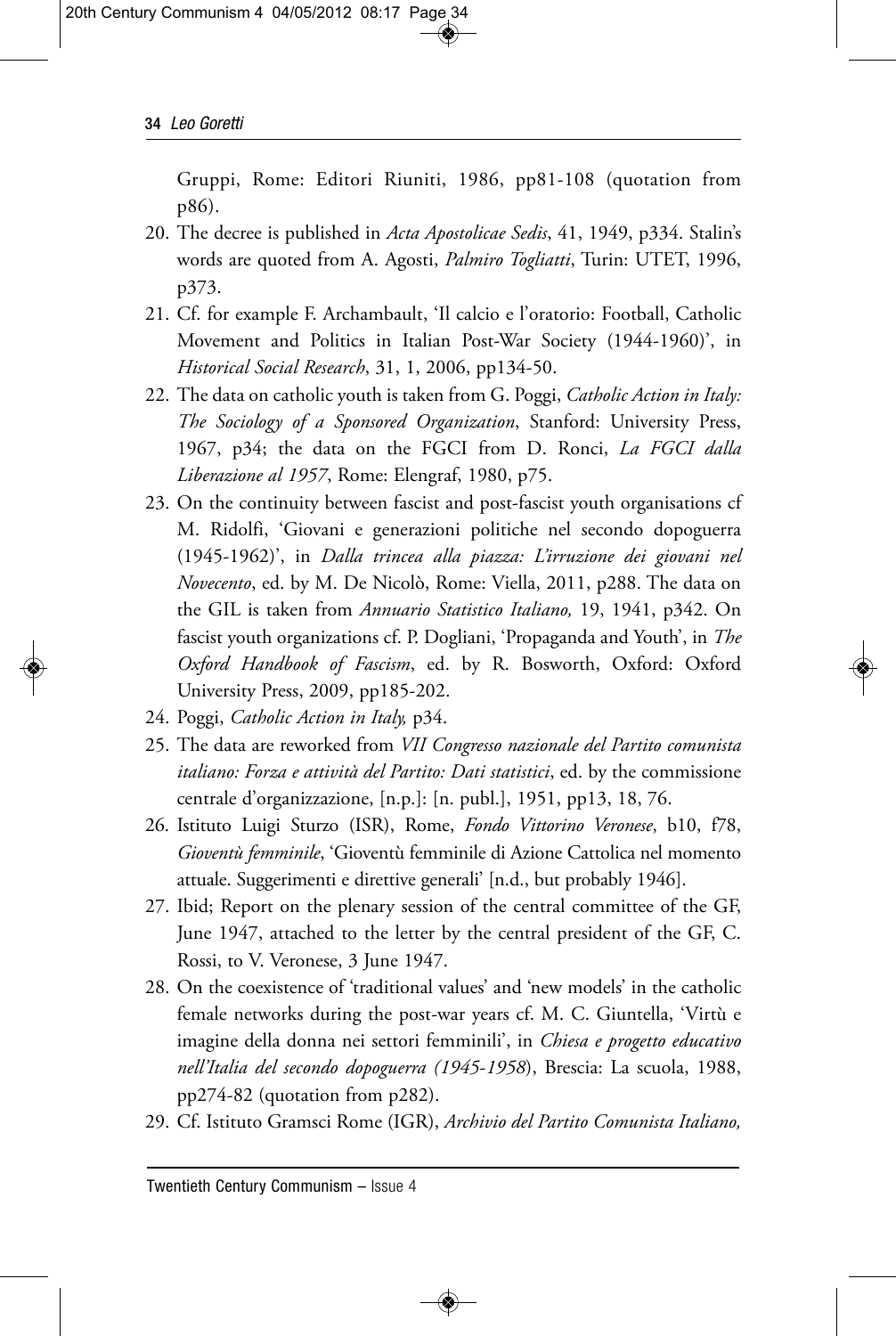*Fondo Mosca, Comm.ne Giovanile e FGCI 1948/1953*, mf233, f16, letter by B. Bernini to the secretary office of the PCI, 24 August 1950.

- 30. The data on the FGCI is reworked from IGR, *APCI, FGCI, 1958*, mf045, 'Le condizioni della gioventù italiana', attached to the letter of R. Trivelli to the secretary office of the PCI, 3 November 1958, c1455. For the GF cf. Poggi, *Catholic Action in Italy*, p34.
- 31. The flyer is republished in *C'era una volta la DC: Breve storia del periodo degasperiano attraverso i manifesti elettorali della Democrazia Cristiana,* ed. by L. Romano, P. Scabello, Rome: Savelli, 1975.
- 32. R. Schmidt, *Red Scare: FBI and the Origins of Anticommunism in the United States (1919*-*1943)*, Copenhagen: Museum Tusculanum Press, 2000, pp144-6 (quotation from p144).
- 33. Cf. A. Mariuzzo, *Divergenze parallele: Comunismo e anticomunismo alle origini del linguaggio politico nell'Italia repubblicana,* Soveria Monnelli: Rubbettino, 2010, p84.
- 34. Quoted from S. Bellassai, *La morale comunista*, p329.
- 35. Cf. M. Barbanti, 'La "battaglia per la moralità" tra Oriente, Occidente e Italocentrismo (1948-1960)', in *Nemici per la pelle: Sogno americano e mito sovietico nell'Italia contemporanea*, ed. by P.P. D'Attorre, Milan: FrancoAngeli, 1991, pp161-98.
- 36. Cf. B.P.F. Wanrooij, 'Pro aris et focis: Morale cattolica e identità nazionale in Italia', in Ivi, pp207-8.
- 37. Pius XII, speech for the Thirtieth anniversary of the GF, Rome, 5 September 1948, published online at http://www.vatican.va/holy\_father/ pius\_xii/speeches/1948/documents/hf\_p-xii\_spe\_19480905\_azionecattolica-femminile\_it.html.
- 38. *Bollettino dirigenti*, 11, 5, 1949, 5, p6.
- 39. Cf. J. Schneider, P. Schneider, *Culture and Political Economy in Western Sicily*, New York-London: Academic Press, 1976, pp89-91. This does not mean, however, that women did not benefit from some autonomous agency: cf. the critical review by S. Busatta, 'Honour and Shame in the Mediterranean', in *Antrocom*, 2, 2, 2006, pp75-8.
- 40. The survey is quoted in S. Bellassai, *La legge del desiderio: Il progetto Merlin e l'Italia degli anni Cinquanta*, Rome: Carocci, 2006, p42.
- 41. IGR, *APCI, Fondo Mosca*, mf254-5, f9, *Giovani*, minutes of the meeting of the young cadres of Northern Italy, 23 July 1945.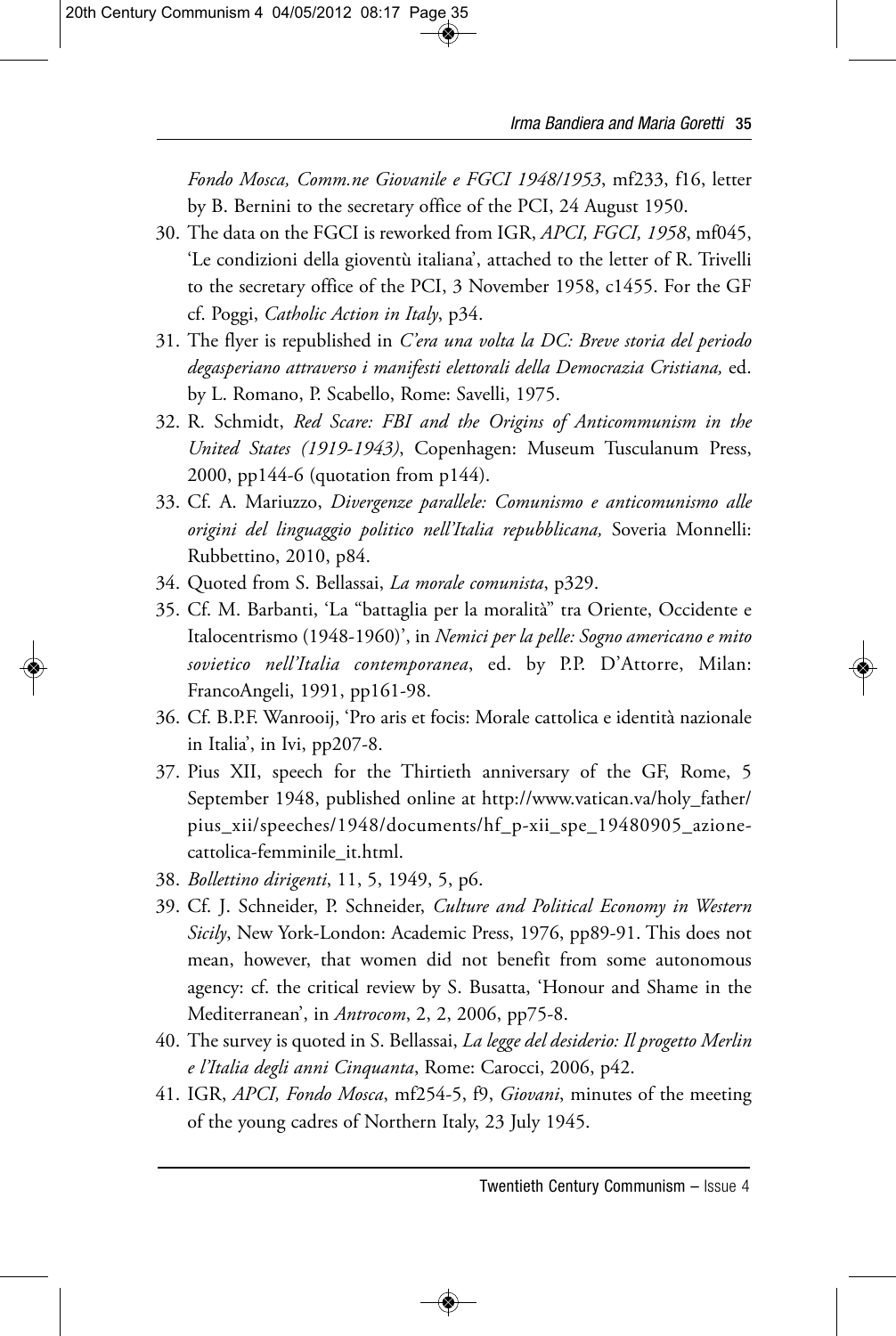- 42. IGR, *APCI, 1951 Milano,* mf334, minutes of the meeting of the federal committee of the PCI of Milan, 27 October 1951, c1064.
- 43. Memory by N. Benissone Costa, in *La Resistenza taciuta*, pp58-9.
- 44. M. Musu, speech given at the First Conference of Communist Youth (22- 24 May 1947), p50.
- 45. E. Berlinguer, *Una forte FGCI per la pace, l'avvenire, l'unità della gioventù. Rapporto presentato al Comitato Costitutivo Nazionale della FGCI (Roma, 8-9 Novembre 1949)*, Rome: Gioventù Nuova, [1949?], pp24-5.
- 46. IGR, *APCI*, *Fondo Mosca*, mf271,'L'Unione Ragazze d'Italia' [corrected by hand in 'L'Unione Ragazze Italiane'], attached to the minutes of the meeting of the PCI secretary office with female comrades, 29 July 1944.
- 47. L. Gruppi, 'L'emancipazione della donna e la morale sessuale', in *Gioventù Nuova*, 1, 2-3, 1949, pp13*-*18.
- 48. E. Berlinguer, *All'avanguardia della gioventù italiana: Discorso pronunciato il 6 luglio ai giovani operai di Torino,* Rome: Uesisa, [1948?], p13.
- 49. 'Amore o dollari?', in *Pattuglia*, 15 April 1948.
- 50. S. Lanaro, *Storia dell'Italia repubblicana: L'economia, la politica, la cultura, la società dal dopoguerra agli anni '90*, Venice: Marsilio, 1992, p203.
- 51. *Statuto della Federazione Giovanile Comunista Italiana approvato al XIII Congresso,* Reggio Emilia: Gioventù Nuova, 1953, p7.
- 52. *Statuto della FGCI approvato al XV Congresso Nazionale della Federazione Giovanile Comunista Italiana*, Rome: La Stampa Moderna, 1957.
- 53. Cf. P. Willson, *Women in Twentieth-Century Italy*, Basingstoke: Palgrave*-*Macmillan, 2010, pp79*-*82, 91*-*4.
- 54. *Statuto della Federazione Giovanile Comunista Italiana approvato al XIII Congresso*, p7.
- 55. Cf. IGR, *APCI, Comitato Centrale, 1949*, mf39, minutes of the meeting of 29*-*31 March 1949, report by Luigi Longo, cc. 853*-*1015.
- 56. Cf. for example the picture of the mountain hike organised by boys and girls from Parma published in 'Vita e battaglie della gioventù', in *Pattuglia*, 7 October 1951; or the picture of the group of sellers of *Pattuglia* of the FGCI branch of Casale Monferrato, comprising both boys and girls, published in 'Vita e battaglie della gioventù', in *Pattuglia*, 22 July 1951.
- 57. Quoted from A. Tonelli, *E ballando ballando: La storia d'Italia a passi di danza (1815*-*1996)*, Milan: FrancoAngeli, 1998, p141.
- 58. IGR, *APCI, III Conferenza di organizzazione*, mf. 085, speech by Marisa